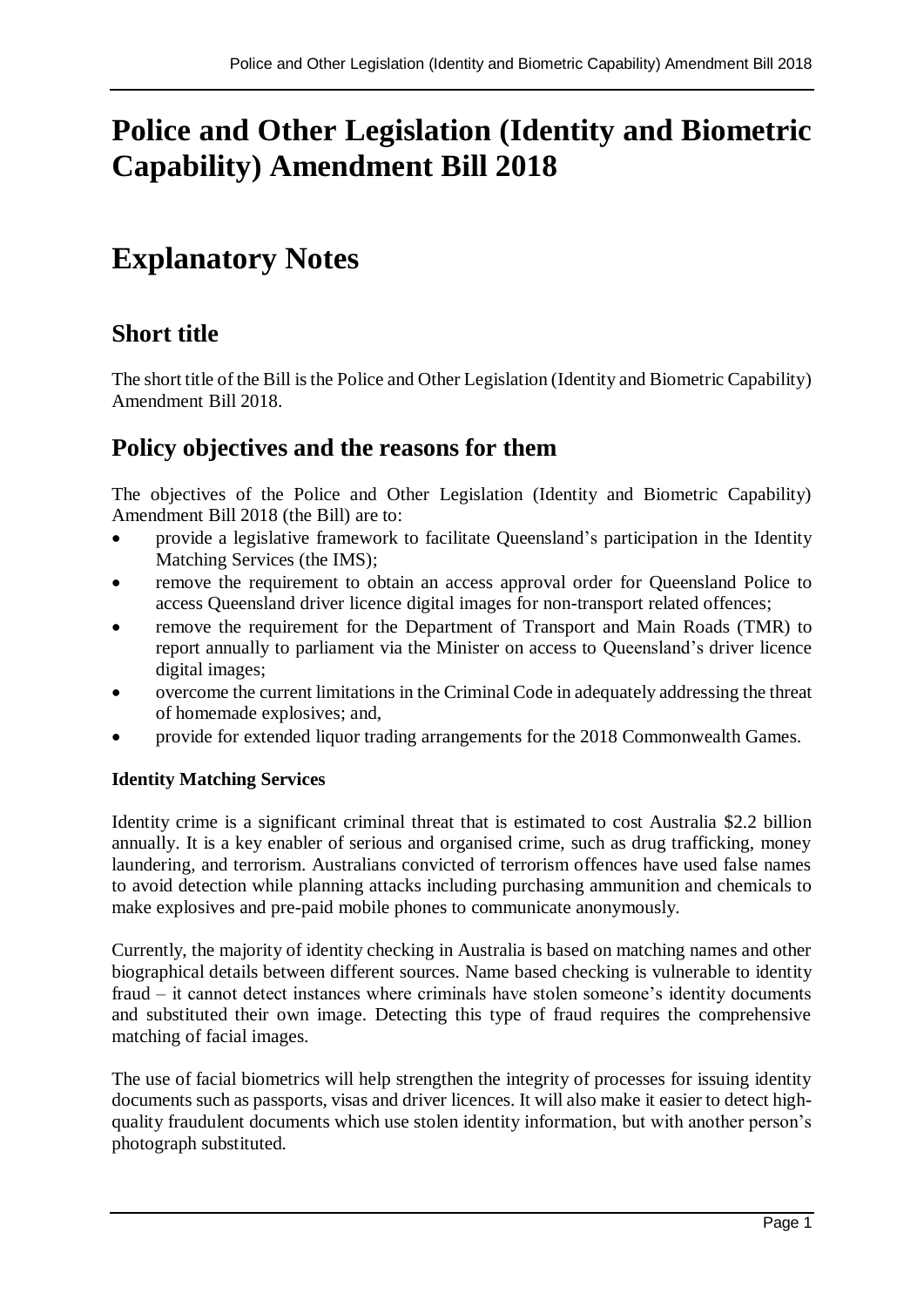In April 2015, the Council of Australian Governments (COAG) agreed to implement a recommendation from the *Martin Place Siege: Joint Commonwealth – New South Wales Review* (Martin Place Siege Review) for government agencies which issue documents relied upon as primary evidence of identity to strengthen name-based identity checking processes and explore greater use of biometrics, including via Identity Matching Services through the National Facial Biometric Matching Capability.

The National Driver Licence Facial Recognition System (NDLFRS) has been developed as part of the IMS to enable cross-jurisdictional matching of driver licence images. Driver licences are the most widely used identity document in Australia, and thus their inclusion in the IMS is at the core of its capability.

On 5 October 2017 at the Special Meeting of COAG on Counter-Terrorism, the Queensland Premier, in conjunction with all other First Ministers agreed to establish the IMS and signed the *Intergovernmental Agreement on Identity Matching Services* (IGA). The IGA is an agreement to share and match identity information to prevent identity crime and promote law enforcement, national security, road safety, community safety and identity assurance outcomes. Under the IGA, each jurisdiction has agreed to make necessary legislative amendments to facilitate the collection, use and disclosure of facial images and associated identity information between participating entities.

The main sources of information include driver licence images and associated data held by states and passport and immigration images held by the Commonwealth. Given the volume and growing importance of this information for counter terrorism and law enforcement, the IMS will establish a streamlined and nationally consistent process for sharing it.

Key features of the IMS include:

- the Face Verification Service (to enable an image associated with an individual to be compared to confirm identity);
- the Face Identification Service (to enable an image of an unknown person to be matched to an individual); and
- the One Person One Licence Service (OPOLS) (to ensure that an individual is not issued with multiple licences of the same type across jurisdictions).

Access to the IMS will be of substantive benefit to law enforcement and community safety, particularly in relation to terrorism and serious and organised crime investigations. It will also enhance police capabilities with regard to identity crime, community safety (e.g. identifying missing persons, deceased persons and with disaster events or major events), road safety (e.g. detection of unlicensed drivers or multi licensed persons) and identity verification.

In Queensland, amendments will be required to TMR and Queensland Police Service (QPS) legislation to explicitly provide that relevant information may be shared for the purposes of the IMS.

Current transport legislation constrains the ability of the State to participate in the IMS due to limitations on the disclosure and use of personal information. The *Transport Planning and Coordination Act 1994* (TPCA), currently enables the use and release of personal information and digital images collected by TMR for limited purposes. It does not allow disclosure to entities for the purposes envisaged under the IMS.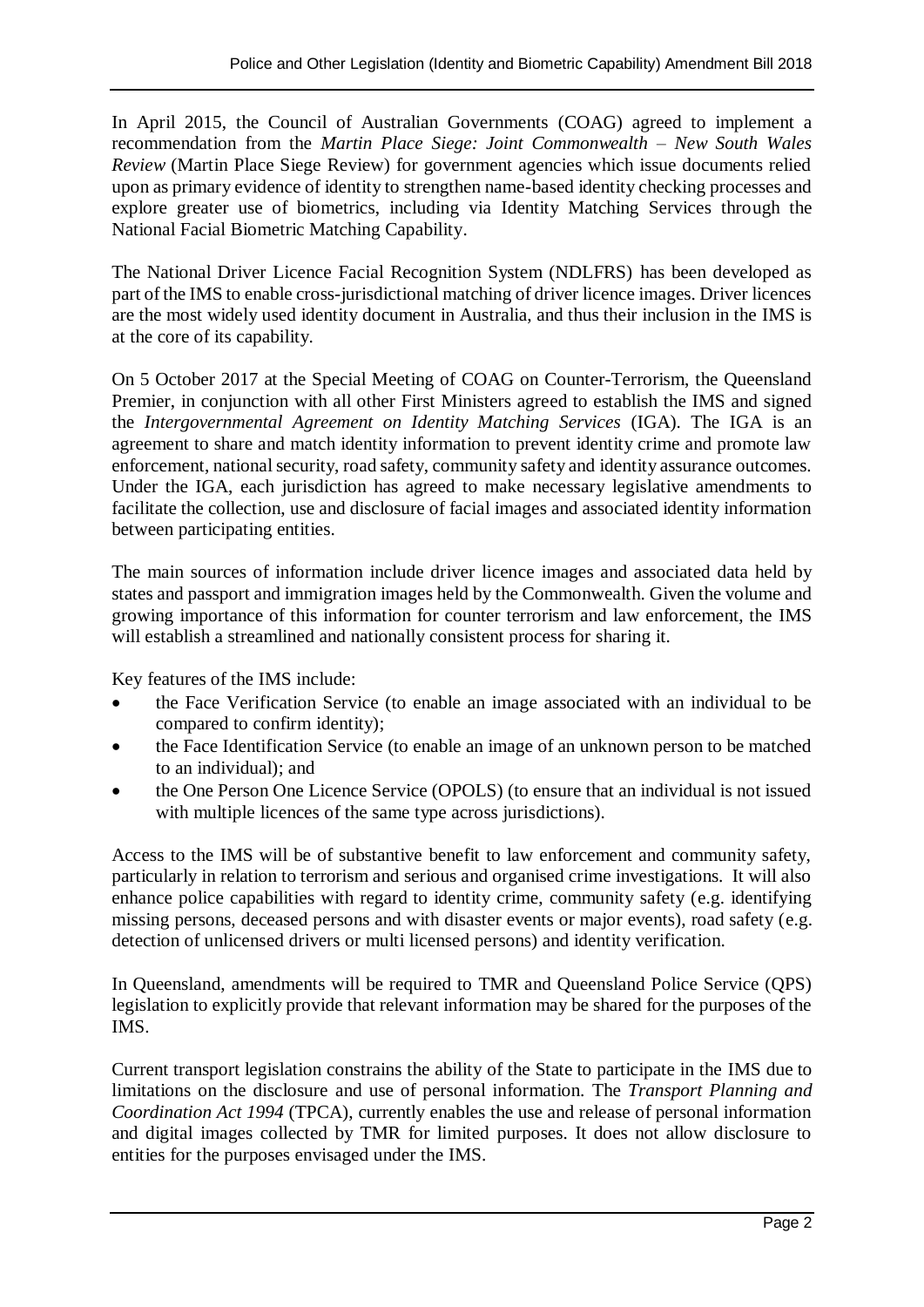In 2009, the Document Verification Service (DVS) was established through the auspices of COAG's *Intergovernmental Agreement to a National Identity Security Strategy*. The DVS is an online system that enables an organisation to verify identity documents against the records of the issuing agency. The IMS will incorporate functionality similar to the existing DVS. Driver licence information retained by TMR is currently shared through the DVS under section 77 of the *Transport Operations (Road Use Management) Act 1995* (TORUM).

## **Annual reporting on access to driver licence digital images**

Section 37A (Annual report about access to digital photos) of the TPCA requires a report about the number of times digital photos were accessed in a financial year to be prepared for the Minister, and for the Minister to table the report in the Legislative Assembly. This requirement will become impractical with the advent of the IMS given the number of agencies that may be accessing the relevant images, and the frequency of this access.

## **Authority to access driver licence images for non-transport law enforcement purposes**

Chapter 7, Part 5A of the *Police Powers and Responsibilities Act 2000* (PPRA) and section 28ED(4) of the TPCA restrict police access to a person's driver licence photo to when exercising a power under certain transport Acts, a dangerous operation of a motor vehicle offence (328A of the Criminal Code), and where authorised under the PPRA. The PPRA currently requires the authority of a justice to access images for non-transport law enforcement purposes.

However, the IMS will enable other jurisdictions to access the images for non-transport law enforcement purposes without the requirement for an authority from a justice of the peace. This will result in the potentially perverse outcome of the QPS not having the same access to TMR images as other jurisdictions and the continuation of the current situation where the QPS can directly access TMR images for traffic offences but not for more serious offences such as terrorism or murder.

## **Criminal Code – Explosive Offences**

Explosives, including highly volatile homemade explosives pose an increasing risk to the safety of the community and emergency services personnel. The Criminal Code offences most commonly utilised with regard to homemade explosives are sections 470A and 540 of the Criminal Code. Section 470A makes it an offence to wilfully and unlawfully throw, leave down or otherwise deposit any explosive or noxious substance in any place whatsoever under circumstances where it may cause injury to any person or damage to property of any person. Section 540 makes it an offence to make or knowingly possess an explosive substance with intent to commit a crime by using it or enabling its use by another person.

These offence provisions of the Criminal Code fall short of adequately addressing the threat of homemade explosives in two ways. Firstly, the maximum penalty of two years imprisonment for section 470A and three years imprisonment for section 540 are inadequate to reflect the seriousness of the conduct and provide appropriate deterrence. Secondly, the existing Criminal Code offences do not cover the manufacturing or possessing of an explosive in circumstances that may cause injury to a person or property. One of the policy objectives of the Bill is therefore to overcome these limitations.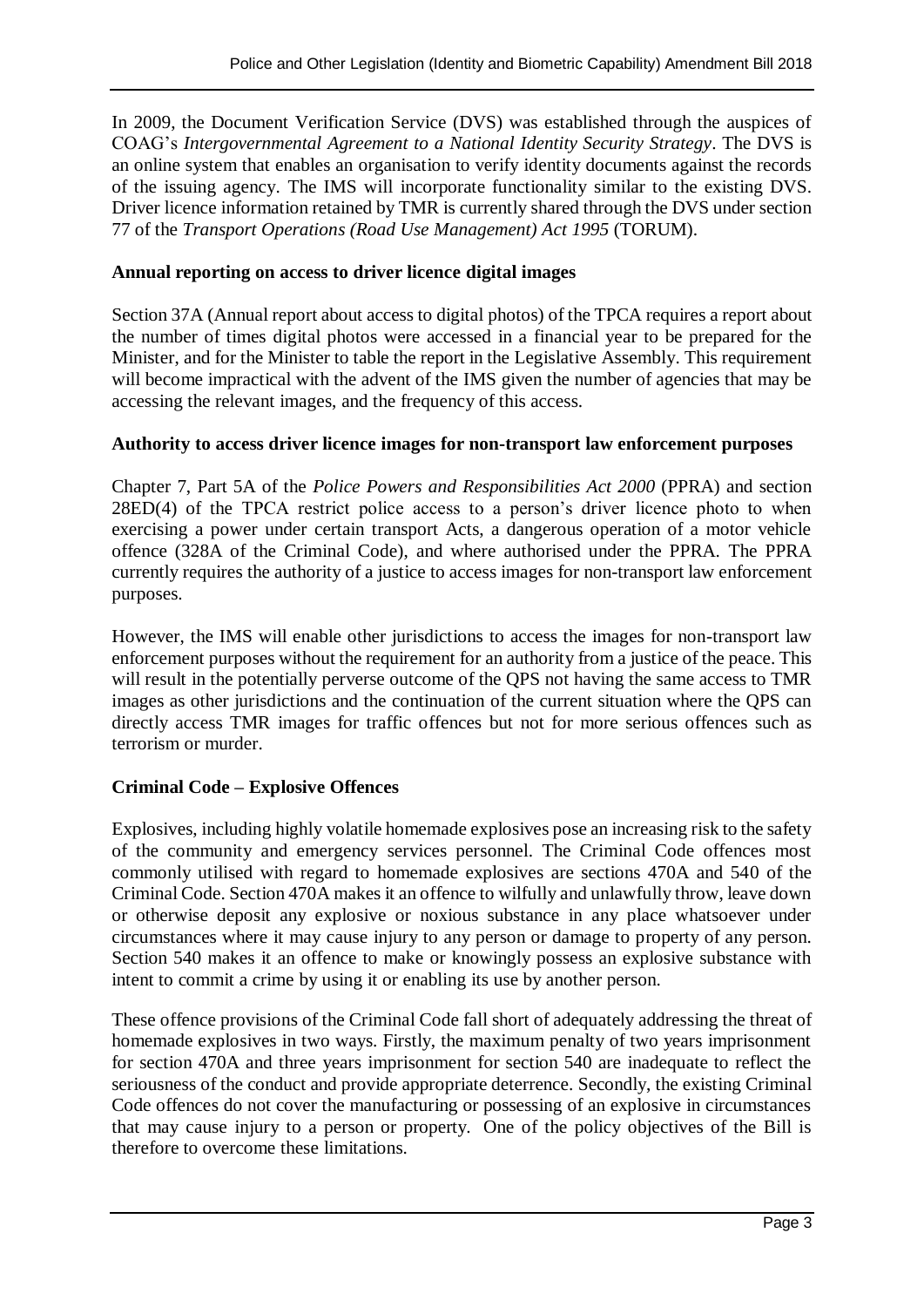#### **Liquor trading arrangements for the 2018 Commonwealth Games**

The 2018 Commonwealth Games is a unique and significant event that will showcase Queensland on the world stage. Approximately 6,600 athletes and officials, and 672,000 visitors, are expected to attend. With the majority of the Commonwealth Games events being held on the Gold Coast, it is anticipated that there will be increased patronage of liquor licensed premises, particularly within the Broadbeach CBD and Surfers Paradise CBD safe night precincts (Gold Coast SNPs).

Accordingly, the Bill contains regulatory changes to help enhance tourism and hospitality experiences for Commonwealth Games participants and attendees, without compromising the integrity of the harm minimisation objectives of the *Liquor Act 1992* (Liquor Act) or the Government's *Tackling Alcohol-Fuelled Violence Policy*.

Specifically, the Bill seeks to amend the Liquor Act to automatically provide each licensee whose licensed premises is located in one of the Gold Coast SNPs with the authority to sell liquor for an additional hour beyond their current permanently approved liquor service hours, for each day of the 2018 Commonwealth Games period. The Bill ensures no additional fees are imposed on licensees in relation to this additional hour.

The Bill will also afford a new power to the Commissioner for Liquor and Gaming (Liquor Commissioner) to issue a public safety restriction notice (restriction notice), in order to minimise the risk of harm that may arise from the additional hour of liquor trading, and ensure immediate action can be taken against a licensee or licensees, where necessary, to maintain public safety and public order.

Additionally, the Bill waives application fees for temporary late-night extended hours permits for dates during the 2018 Commonwealth Games period, where the licensee's licensed premises is located in one of the Gold Coast SNPs.

For the purposes of the Bill, the 2018 Commonwealth Games period is taken to be 3 April 2018 to 17 April 2018 inclusive.

## **Achievement of policy objectives**

To achieve its objectives, the Bill amends the:

- *Transport Planning and Coordination Act 1994*;
- *Transport Operations (Road Use Management) Act 1995*;
- *Police Powers and Responsibilities Act 2000*;
- *Police Service Administration Act 1990;*
- Criminal Code; and
- *Liquor Act 1992*

#### *Transport Planning and Coordination Act 1994*

To overcome the current limitations on the use and sharing of images under transport legislation, the Bill makes amendments to the TPCA. These amendments will enable the sharing of information collected under transport legislation, including digital images, to support Queensland's participation in the IMS. They will also authorise the Commonwealth to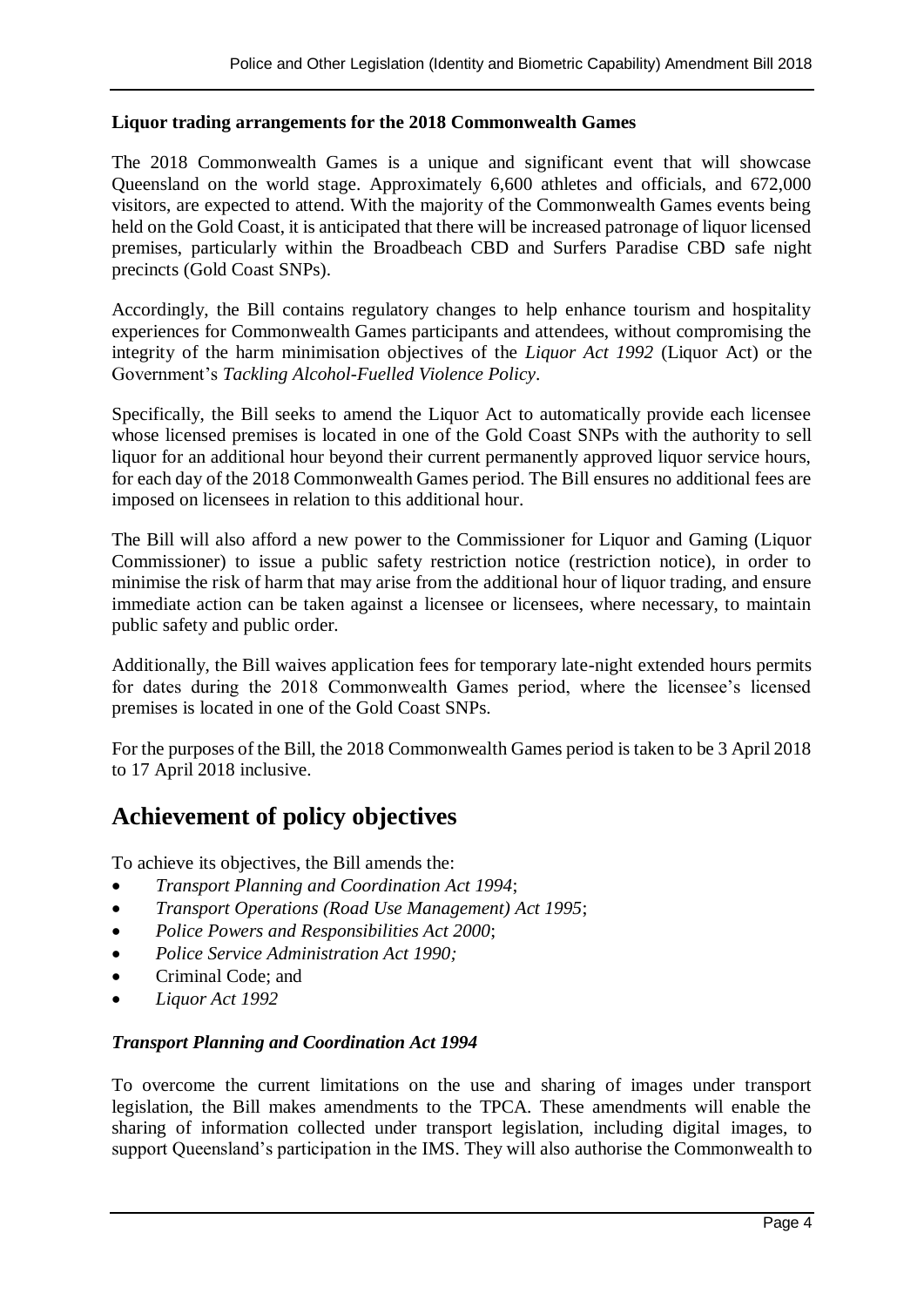collect this information and use or share the information with other entities to facilitate the operation of the IMS.

The Bill authorises the disclosure of identity information for purposes of national security, protective security, law enforcement, community safety, road safety and identity assurance. Specifically, the new provisions:

- Allow identity information to be disclosed to an entity that maintains / hosts the IMS under agreement (the hosting entity).
- Allow identity information to be disclosed to entities that the State has entered into an agreement with as part of the IMS.
- Authorise the use, collection and further disclosure of identity information by the hosting entity to other entities that Queensland has entered into an agreement with, as required for the operation of the IMS.
- Authorise TMR to collect and use data from the hosting entity and other entities that are parties to an agreement as required for the operation of the IMS.

The Bill will remove the requirement for annual reports about the number of times digital photos are accessed in a financial year to be prepared for the Minister, and for the Minister to table the report in the Legislative Assembly.

The Bill will amend section 28ED(4) of the TPCA, to remove the existing requirement for the QPS to obtain a judicial authority to access driver licence images for non-transport law enforcement purposes. The amendments will instead ensure that information provided directly by TMR to QPS is treated consistently to that shared via the IMS.

## *Transport Operations (Road Use Management) Act 1995*

The TORUM facilitates the operation of the DVS by allowing verification of driver licences and industry accreditation documents. However, other similar documents issued by TMR such as photo identification cards are not able to be verified through the DVS. The Bill amends the TORUM to enable these documents to be verified through the DVS should the need arise, as more identification documents are incorporated into the operation of the IMS under the IGA.

## *Police Powers and Responsibilities Act 2000*

The Bill will enable improved access for law enforcement agencies as intended by the IMS; however, the QPS will continue to access digital photos though existing systems that are not part of the IMS. Specifically, the Bill amends the PPRA to remove current restrictions contained in Chapter 7, part 5A of the PPRA, (Accessing registered digital photos and other information). These changes, along with the amendment to section 28ED(4) of the TPCA, will remove the existing requirement for the QPS to obtain the authority of a justice to access images for non-transport law enforcement purposes. The amendments will instead ensure that information provided directly by TMR to QPS is treated consistently to that shared via the IMS.

## *Police Service Administration Act 1990*

The Bill amends the *Police Service Administration Act 1990* (PSAA) to create a specific legislative framework to facilitate QPS participation in the IMS. Division 1A of the PSAA currently contains existing provisions governing the disclosure of information by the QPS to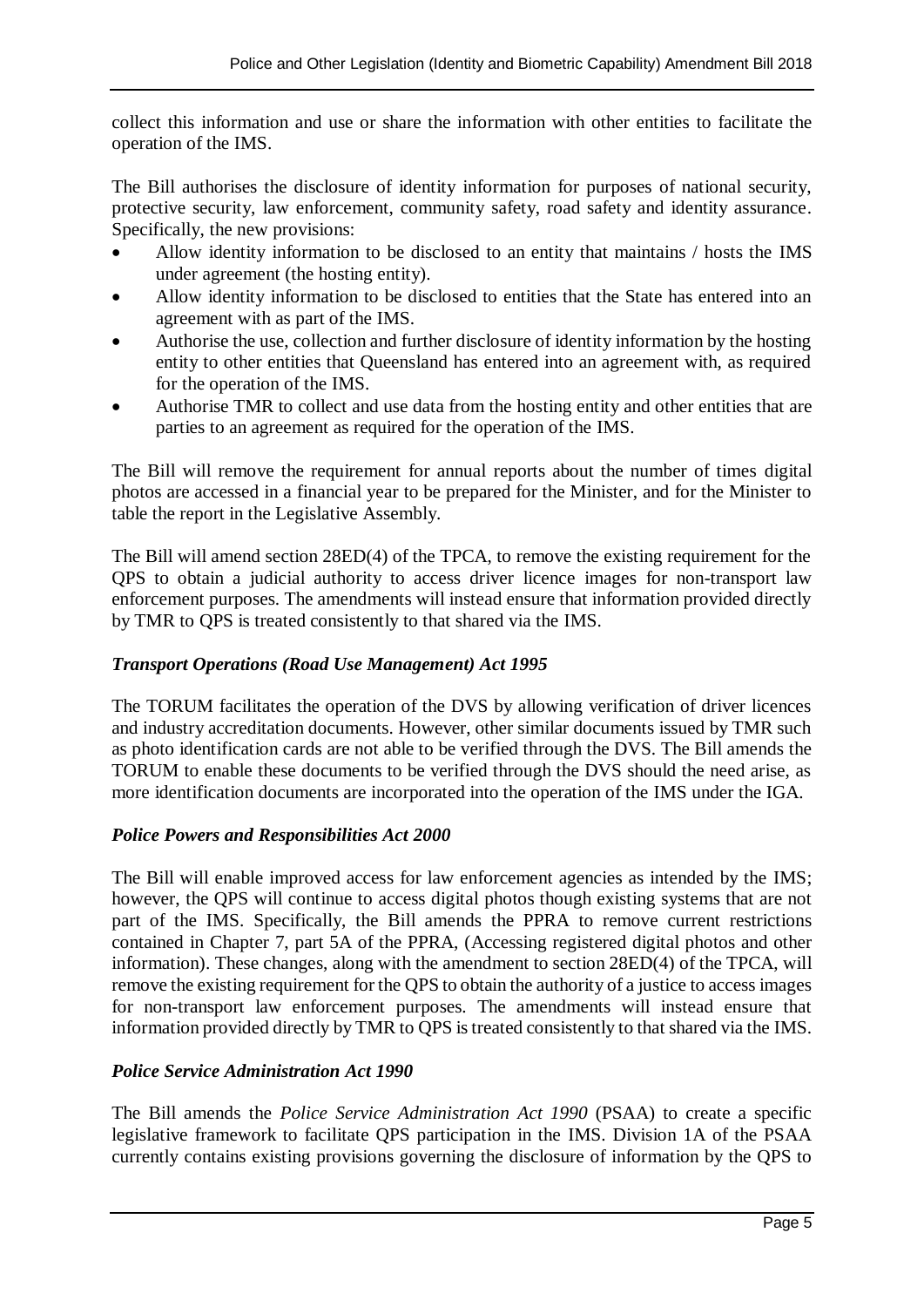external agencies. However, existing provisions do not authorise the disclosure of information to the Commonwealth.

Consequently, the Bill expressly authorises the QPS to disclose information to the Commonwealth for the purposes of the IMS. It also makes provision for the on-disclosure of that information to government agencies with whom a participation agreement has been signed.

## *Criminal Code*

The Bill amends the Criminal Code offence provisions dealing with explosives offences, section 470A (Unlawful deposition of explosive or noxious substances) and section 540 (Preparation to commit crimes with dangerous things), to ensure that these offences are responsive to the danger posed by highly volatile homemade explosives.

The current maximum penalties of two years imprisonment for section 470A and three years imprisonment for section 540 are inadequate to reflect the seriousness of the conduct and to deter offending. The Bill therefore increases the maximum penalties for both section 470A and section 540 to seven years imprisonment to address this anomaly.

Additionally, the Bill also extends the application of section 470A to ensure that the making of explosives in circumstances where there is a risk of injury or damage is also contemplated by the offence.

## *Liquor Act 1992*

In relation to liquor trading arrangements, the Bill will achieve its policy objectives to appropriately enhance tourism and hospitality experiences in the Gold Coast SNPs, during the 2018 Commonwealth Games period, by inserting a new Part 10A (Extended trading hours and increased regulatory powers for the Commonwealth Games) into the Liquor Act. Part 10A contains provisions to:

- introduce a Commonwealth Games Extended Trading Hours Authority (Games Authority), which will automatically allow for licensees of licensed premises in the Gold Coast SNPs to serve liquor for an additional hour beyond the premises' current ordinary or permanently approved trading hours, for each day of the 2018 Commonwealth Games period;
- ensure no additional application fees or extended or authorised trading hours risk criterion licence fees apply in respect of the additional hour of trading under a Games Authority;
- clarify that, where a licensed premises is a regulated premises for ID scanning, the licensee will be required to continue scanning patron IDs during the additional hour of liquor trading authorised by the Games Authority; and
- clarify that, where a licensed premises is not a regulated premises for ID scanning, the licensee will not become required to scan patron IDs due to the operation of the Games Authority.

The Bill also inserts a new power for the Liquor Commissioner to, following a recommendation from the Police Commissioner or an Assistant Police Commissioner, issue a restriction notice to a licensee to impose one or more of the following actions:

revoke a Games Authority;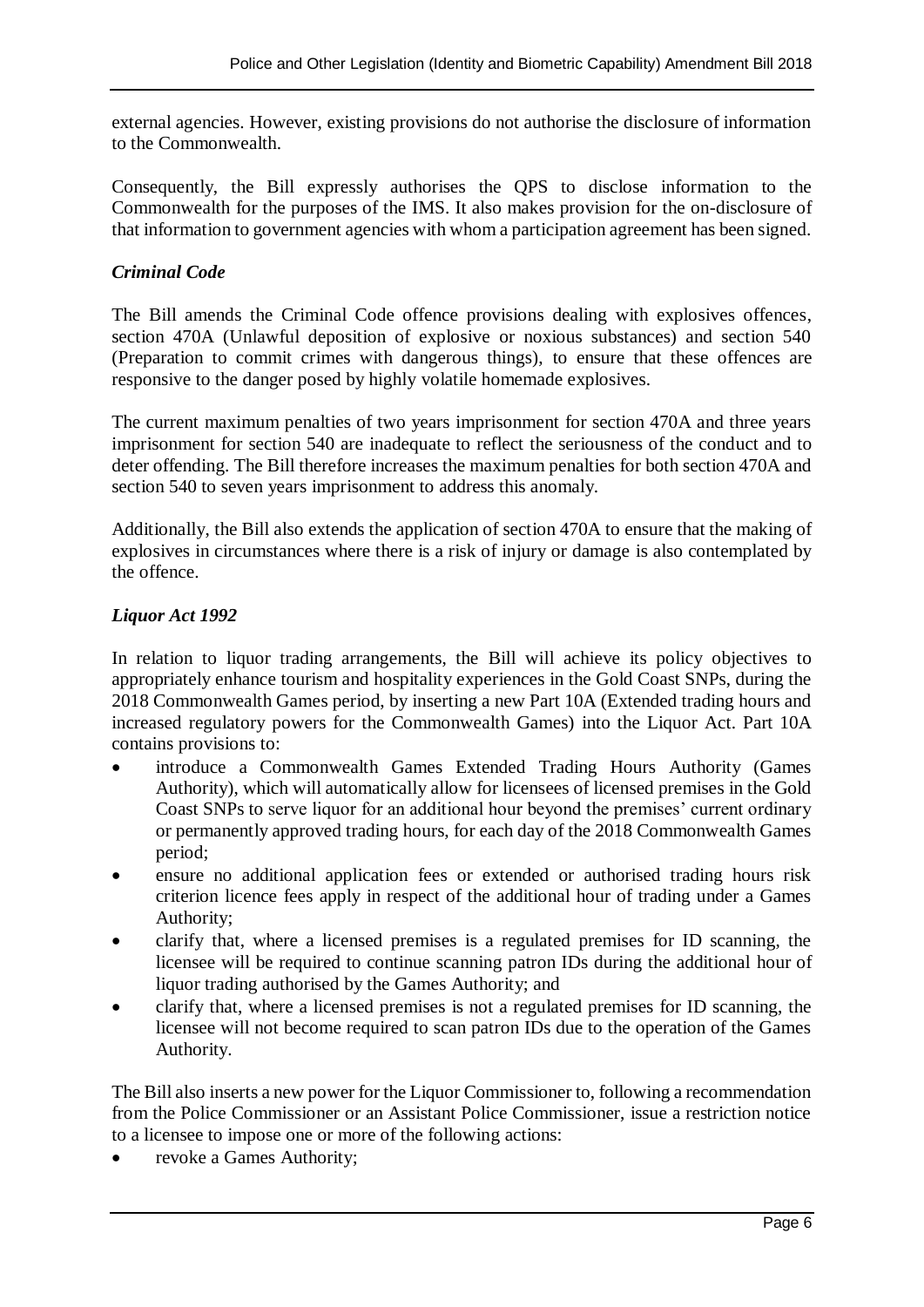- vary the liquor trading hours for the licence;
- impose conditions on the licence (e.g. require a minimum number of security guards to be present on the premises); and/or
- suspend the licence.

A restriction notice can only be issued by the Liquor Commissioner after receiving a written report from the Police Commissioner or an Assistant Police Commissioner stating a belief that alcohol-related violence, disorderly behaviour or anti-social behaviour is happening, or is likely to happen, at or in the vicinity of one or more licensed premises, and that violence or behaviour is likely to adversely impact public safety or public order.

The restriction notice has effect for a stated period, which cannot extend beyond the end of the 2018 Commonwealth Games period.

Additionally, the Bill inserts a provision to waive the application fee that would otherwise be payable for a temporary late-night extended hours permit application, being sought for a licensed premises located in one of the Gold Coast SNPs, where the date sought falls within the 2018 Commonwealth Games period.

## **Alternative ways of achieving policy objectives**

There are no alternative means of achieving the policy objectives other than by legislative reform.

## **Estimated cost for government implementation**

The IGA notes that the Commonwealth Government will fund the establishment costs of the IMS and will be responsible for the ongoing costs of managing and operating the interoperability Hub.

There will also be associated costs for Queensland's participation in the IMS, which will initially be met by the QPS and TMR as primary participating agencies. These costs may include the operating costs of agencies' internal systems; costs associated with connecting to the Hub; agency-specific customisations of the user interface; changes to internal processes, business procedures and authorisation regimes.

Queensland, along with other jurisdictions, have agreed under the IGA to share annual operating costs for the NDLFRS from 2018-19, with the cost being approximately \$202,000 for Queensland. A further assessment of jurisdictional contributions to ongoing operating costs will be undertaken in 2019 once all jurisdictions are participating and usage patterns and trends have been established or within two years of the commencement of the IGA, whichever is sooner.

TMR currently uses facial and signature image processing (FSIP) to support its licensing function. The support and maintenance contracts for the current FSIP expire in 2019. It is difficult to estimate the cost of TMR's replacement FSIP solution, as this could potentially take the form of a service as opposed to a system. It is anticipated the NDLFRS will be a more cost effective facial recognition solution for TMR, compared with procuring the solution unilaterally and funding all establishment, licensing and maintenance costs. However, further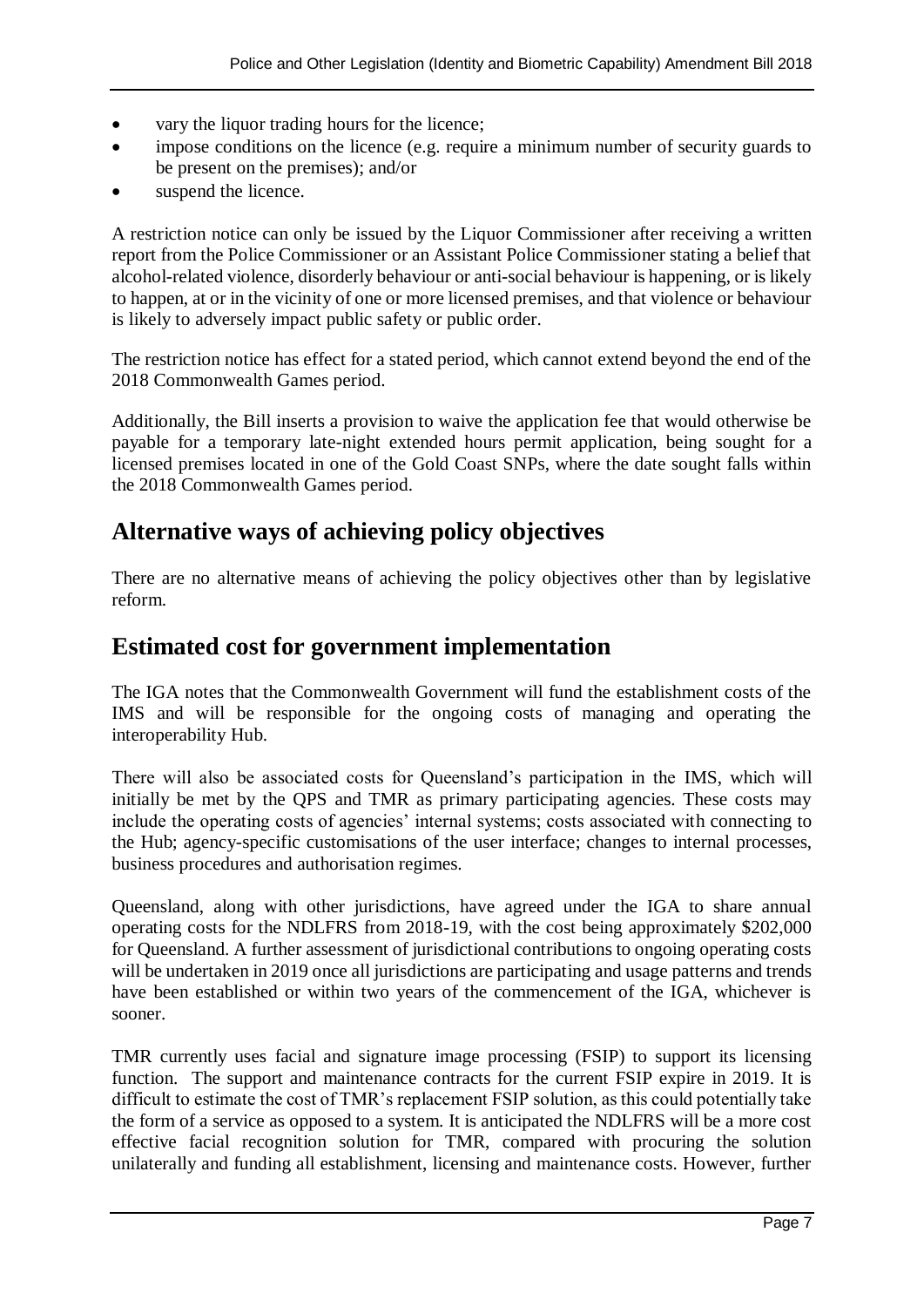investigations will continue and the financial commitment associated with each option will become clearer as the respective procurement processes of the Commonwealth and TMR progress over coming months. TMR's use of the NDLFRS as its FSIP solution will not impact on the provision and use of data for the purposes of participating in the IMS.

It is estimated that the amendments made by the Bill to waive certain fees under the Liquor Act could result in lost fees of up to \$140,000 (approximately).

## **Consistency with fundamental legislative principles**

Legislation has sufficient regard to the rights and liberties of individuals (section  $4(2)(a)$ ) *Legislative Standards Act 1992*) – privacy and the treatment of personal information

The amendments facilitating the use and disclosure of information for the IMS may raise the fundamental legislative principle about legislation having sufficient regard to rights and liberties of individuals and, in particular, privacy and treatment of personal information.

#### *Legislative framework to facilitate participation in the IMS – Part 5 and Part 7*

Part 5 and Part 7 of the Bill amend the PSAA and the TPCA to create a legislative framework to support the collection, use and disclosure of identity information for the purposes of the IMS.

This is an expansion of existing use and disclosure arrangements. Consequently, it raises a potential breach of the fundamental legislative principle that legislation has sufficient regard to the rights and liberties of individuals.

Any potential breach of fundamental legislative principles is considered justified given that the underlying rationale for the proposed amendments is to enhance interagency information sharing in the interests of national security, law enforcement and community safety.

The privacy of individuals is also protected in the following ways:

- The disclosure and use of the identity information must be in accordance with the permitted purposes defined in the Bill (Clauses 17 and 24).
- The sharing of information is also constrained by the IGA and associated participation agreements which are legally binding. The use of the information in the IMS is recorded and auditable to ensure accountability.
- Clause 24 of the Bill creates a new offence provision for the collection, use or disclosure of identity information for a purpose other than a permitted purpose.
- The disclosure of information by the QPS is already governed by a rigorous legislative framework. Specifically, section 10.1 of the PSAA (Improper disclosure of information), provides offences for the unlawful disclosure of information that has come to the officer's knowledge through the exercise or use of any power. Depending on the individual circumstances of the disclosure, the officer may also be dealt with for misconduct in relation to public office or computer hacking and use under the Criminal Code.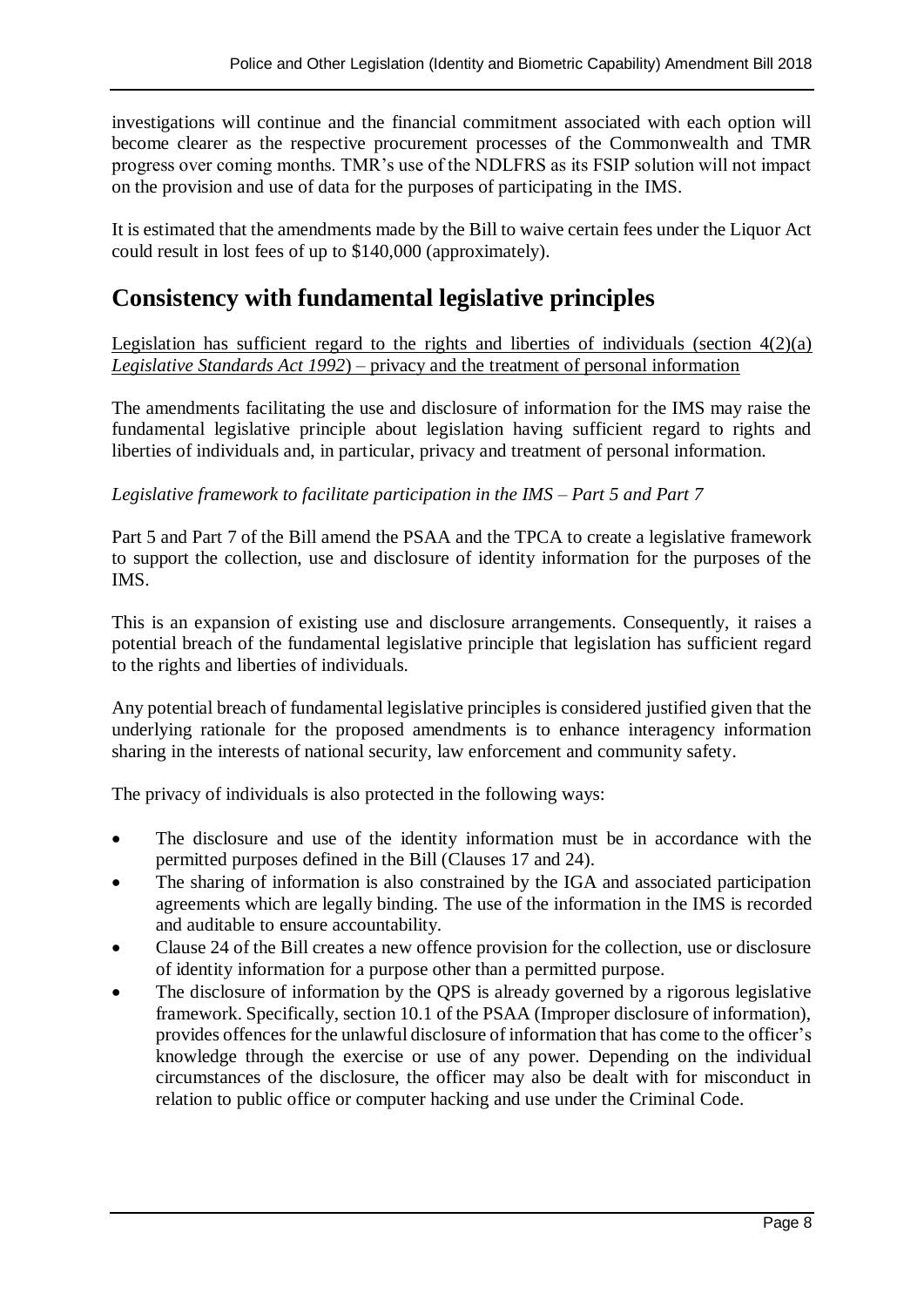*Removal of requirement to seek justice approval for access to photos – clauses 11 and 23*

Currently, police can access TMR images to investigate traffic offences but are unable to do so without recourse to an order by a justice for the investigation of more serious offences such as murder and terrorism.

The Bill removes the current requirement for police to obtain the approval of a justice prior to accessing a digital photo held by TMR for a non-transport related purpose.

This is a potential breach of the fundamental legislative principle that legislation have sufficient regard to the rights and liberties of individuals as it relates to privacy and the treatment of personal information.

However, any potential breach is justified on the basis that the IGA provides other mechanisms for ensuring police access to photographs is appropriate and QPS access to identity information will be consistent with other enforcement agencies Australia wide.

#### Legislation has sufficient regard to the rights and liberties of individuals (section  $4(2)(a)$ ) *Legislative Standards Act 1992*) – Criminal Code amendments

Clauses 5 and 6 of the Bill amend the offence provisions contained in sections 470A and 540 of the Criminal Code.

The proposed amendments potentially impact on the rights and liberties of individuals by imposing a higher maximum penalty for the offences in sections 470A and 540 of the Criminal Code and therefore exposes an offender to greater punishment than was authorised by the former law.

The amendment is justified to appropriately reflect the seriousness of the offence and the risk it poses to the community. The amendment operates prospectively and will only apply to offenders who commit the offence on, or after, the date upon which the amendments commence.

#### Legislation has sufficient regard to the institution of Parliament (section 4(4)(a) *Legislative Standards Act 1992*) – transitional regulation making power in *clauses 18 and 26*

The Bill includes a transitional regulation making power which is a delegation of parliamentary power. The provisions concerned are transitional regulation provisions which allow the Act to be amended by regulation for a period of 2 years.

A transitional regulation may make provision of a saving or transitional nature which is necessary to facilitate the change from the operation of the legislation as it was in force before commencement of this Bill to the operation of the new provisions, if the Bill does not make sufficient provision.

If amendments are made under this power, the amendments are required to be regularised by way of an amending Act within 3 years.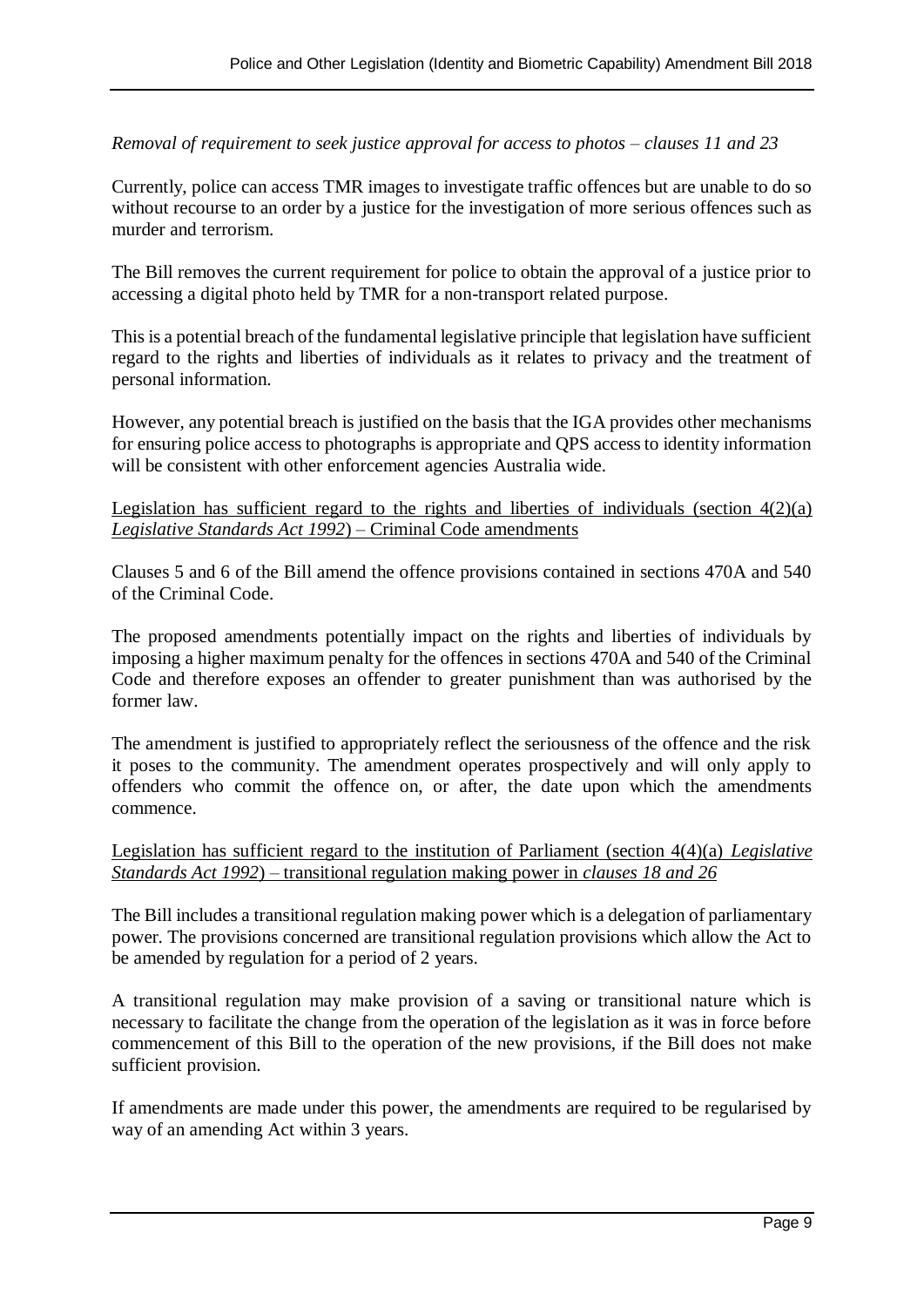The delivery of the full IMS will involve the implementation of an information technology system operating nationally, the passage of legislative amendments by the Commonwealth and other participating jurisdictions and the signing of intergovernmental participation agreements.

To address this complexity, and to ensure a nationally consistent implementation of the IMS, the delegation of parliamentary power is considered necessary and the breach of fundamental legislative principles is considered justified in the circumstances.

This regulation making power also applies amendments retrospectively to the commencement of the provision where necessary. However, given the nature of the provisions, the retrospective application does not impose obligations or sanctions on individuals.

Legislation has sufficient regard to the rights and liberties of individuals (section  $4(2)(a)$ ) *Legislative Standards Act 1992*) *–* Liquor Act amendment, public safety restriction notice

Clause 9 introduces an ability for the Liquor Commissioner to issue a restriction notice to a licensed premises.

Under a restriction notice, the Liquor Commissioner may: revoke a Games Authority; change the liquor service hours for the licence; impose conditions on the licence; or suspend the licence. The restriction notice remains in effect for a stated period which cannot extend beyond the conclusion of the 2018 Commonwealth Games period.

A decision of the Liquor Commissioner relating to a restriction notice is not reviewable by the Queensland Civil and Administrative Tribunal (QCAT). Further, no compensation is payable to any person in relation to restriction notices.

The operation of the restriction notice, and the exclusion of review and compensation provisions, may breach fundamental legislative principles, as it abrogates existing rights, without compensation, and does not provide for natural justice.

It is considered that any potential breach of fundamental legislative principles associated with the restriction notice, including the lack of a review or compensation payable, is justified on the basis of public interest. Ensuring public safety during the Commonwealth Games, which constitutes a significant security challenge for Queensland government agencies, should take greater precedence over the commercial interests of licensees for the limited period in which a restriction notice could be in effect (i.e. 3 April – 17 April 2018).

The restriction notice provides for immediate action to be taken against licensees of licensed premises in a Gold Coast SNP operating in a manner that harms, or has potential to harm, the health and safety of the general public or the local amenity, and may only be considered upon the recommendation of the Police Commissioner or an Assistant Police Commissioner.

Due to the unique operating environment of the 2018 Commonwealth Games, and the significant harm that could occur given the expected volume of people, it is considered necessary to allow for serious action to be taken against a licensee (e.g. suspension) without having to prove the licensee has contravened the Liquor Act, and without ordinary natural justice processes applying, to protect public safety.

Further, the flexibility of the actions allowable under a restriction notice allows for a proportional response to address the specific causes of harm arising from the way a particular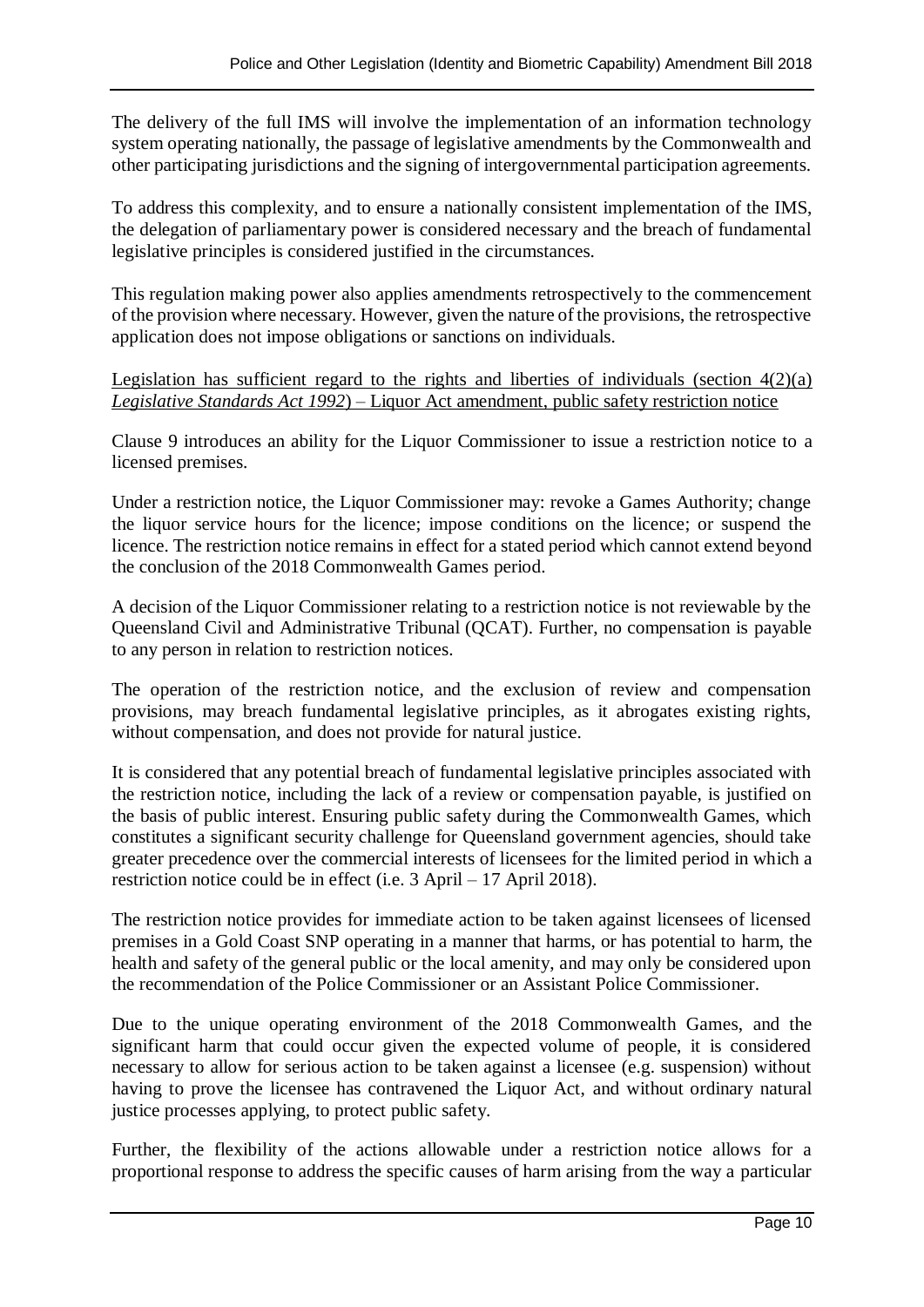premises, or group of premises, operates. For example, suspending the licence may not be warranted, but the immediate restriction of hours or conditions requiring additional crowd control provisions may be more appropriate to ensure public safety.

The Liquor Commissioner must revoke or amend the restriction notice when satisfied the public safety issues have been addressed.

## **Consultation**

The Queensland Privacy Commissioner has been consulted in relation to Queensland's participation in the IMS. The Privacy Commissioner has raised concerns including privacy gaps in other Australian legislative regimes, appropriate oversight, scope creep into use for minor crimes and potential for errors in usage. There are a range of mechanisms that will address these concerns.

Regarding gaps in Australian legislative regimes, a Participation Agreement and data access policies will need to be finalised prior to data access being made available to other jurisdictions. This will involve an independent Privacy Impact Assessment to identify any privacy impacts, which can be addressed through the Participation Agreement and supporting access policies.

The IGA also details the privacy safeguards that will be in place for the IMS, both in terms of participant obligations to have data security measures in place and in-built system controls. Each jurisdiction must enter into a legally binding Participation Agreement that will detail the terms and conditions that apply to the use of the IMS. Detailed data access policies will also be required for participating entities, such as TMR and the QPS.

The Commonwealth will retain discretion to refuse, modify, suspend or terminate access should an agency breach any of the associated conditions. The Commonwealth has also introduced legislation that will implement a robust privacy framework at the Commonwealth level. That framework will include criminal penalties for unauthorised use and disclosure and reporting requirements.

Regarding concerns about errors in usage, the outputs from the IMS will not be used for evidentiary purposes. That is, it will be one of many investigative tools police will have available to them, but they will need to compile further admissible evidence to lay charges against an individual. The Face Identification Service (FIS) will only be used by specially trained QPS staff to ensure that any errors in usage are minimal.

## *Liquor Act amendments*

A teleconference was held to discuss matters relating to liquor service at the 2018 Commonwealth Games. Attendees at this teleconference were the Honourable Yvette D'Ath, Attorney-General and Minister for Justice and Leader of the House (Attorney-General); the Honourable Kate Jones MP, Minister for Innovation and Tourism Industry Development and Minister for the Commonwealth Games (Minister for the Commonwealth Games); Gold Coast Mayor, Councillor Tom Tate; Mr Martin Winter, Chief Executive Officer of Gold Coast Tourism; Mr David Mackie, Director-General of the Department of Justice and Attorney-General; and Mr David Ford, the Liquor Commissioner.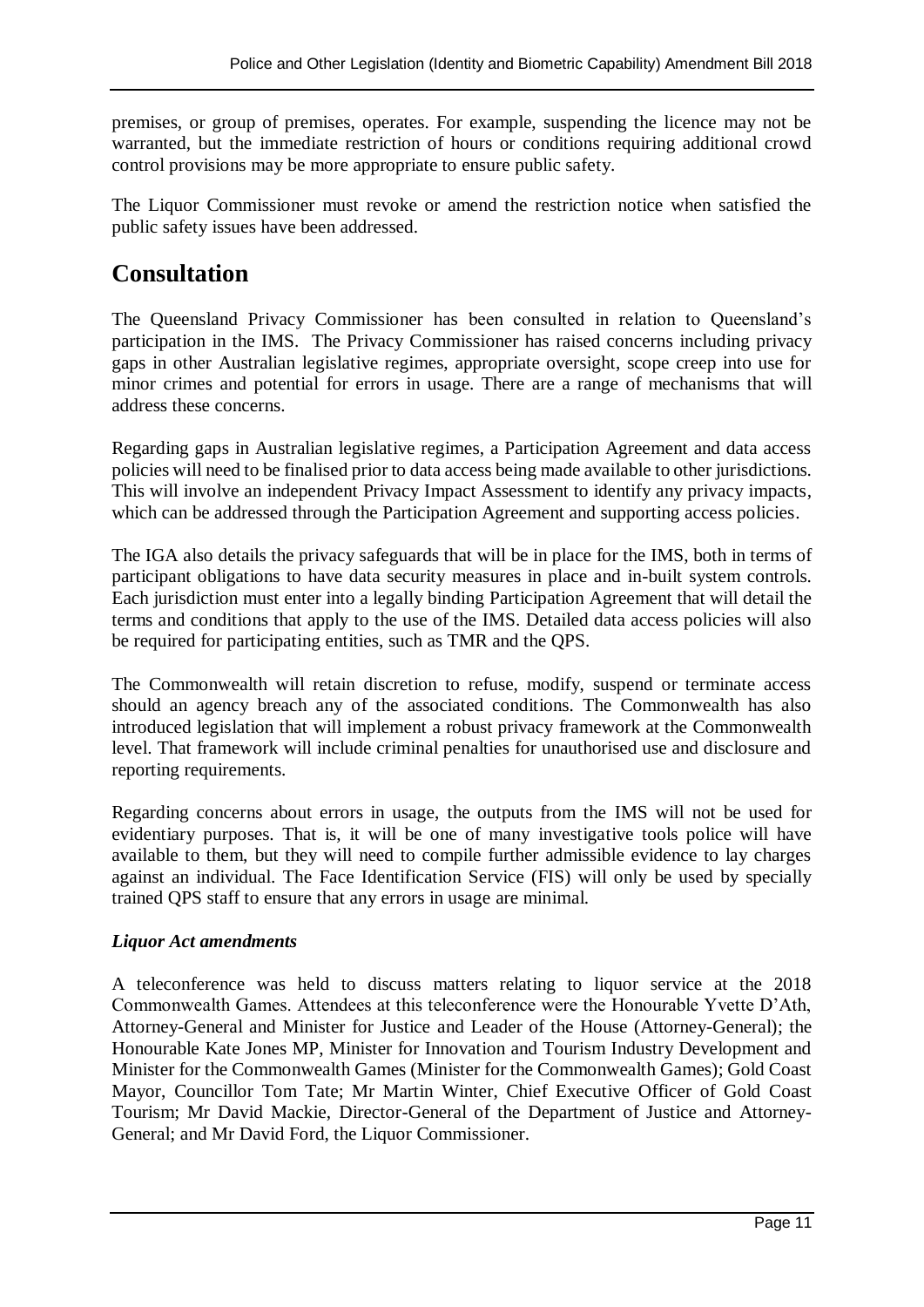Further, the Attorney-General and the Minister for the Commonwealth Games also met and consulted with the Head of the Broadbeach CBD and Surfers Paradise CBD SNP Boards.

## **Consistency with legislation of other jurisdictions**

The amendments proposed by the Bill will be significantly similar to all other jurisdictions.

On 5 October 2017 at the Special Meeting of COAG on Counter-Terrorism, all First Ministers agreed to establish the IMS and signed the IGA. Under the IGA, each jurisdiction has agreed to make necessary legislative amendments, in accordance with the terms of the agreement, to facilitate the collection, use and disclosure of facial images and associated identity information between participating entities.

The only exception to this is the Australian Capital Territory (ACT). The ACT will allow access to its data via the FIS for the purposes of national security and community safety only. The ACT will not participate in the OPOLS at this stage.

Regarding the amendments in relation to liquor arrangements for the 2018 Commonwealth Games, the Bill is specific to the State of Queensland and is not uniform with legislation of the Commonwealth or another State.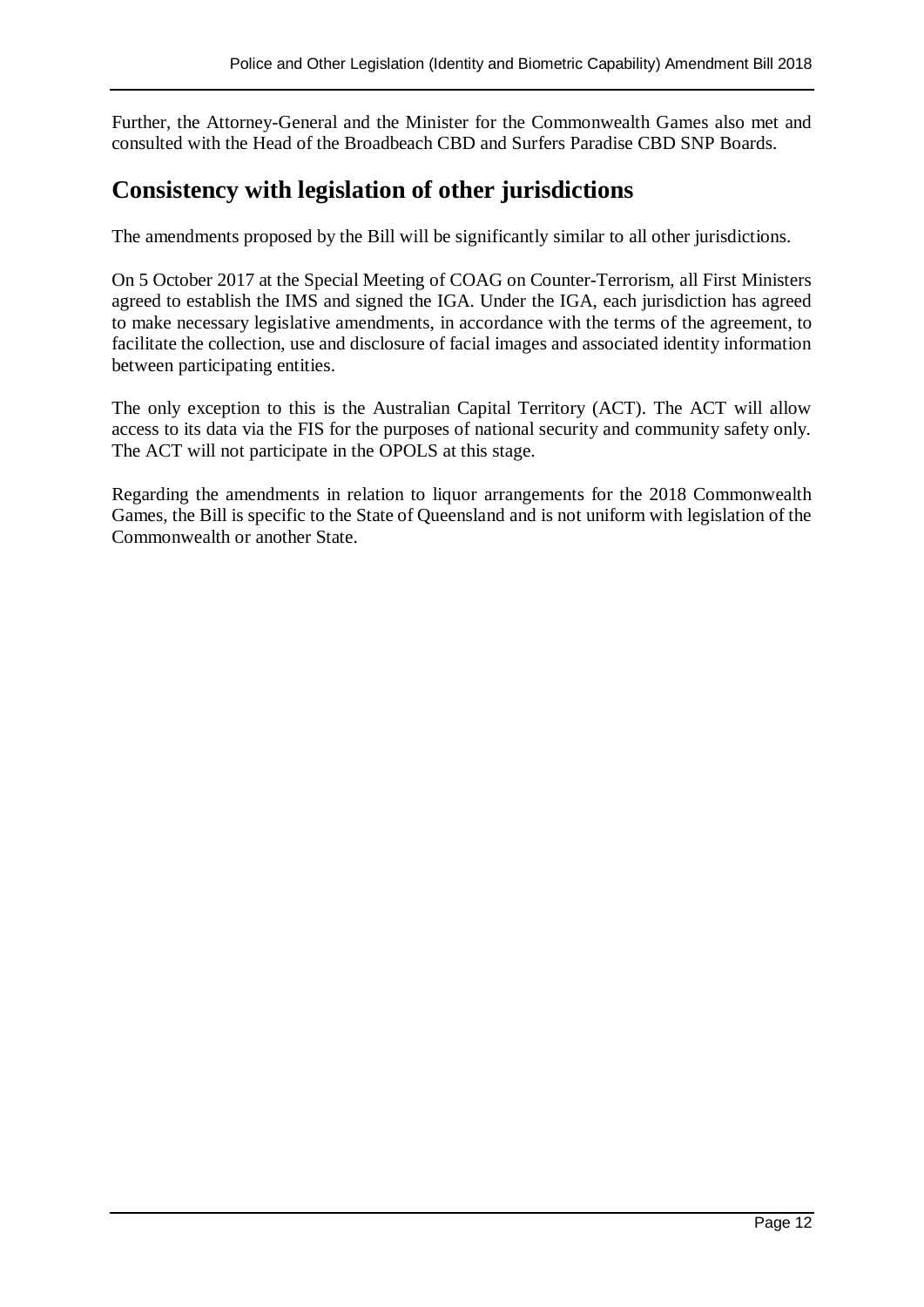# **Notes on provisions**

## **Part 1 Preliminary**

## **Clause 1 Short title**

Clause 1 provides that, when enacted, the Bill will be cited as the *Police and Other Legislation (Identity and Biometric Capability) Amendment Act 2018*.

#### **Clause 2 Commencement**

Clause 2 provides that section 8(1) commences on 19 April 2018. Section 8(1) omits newly inserted definitions from the Liquor Act, aligning with the expiry of the new Part 10A (Extended trading hours and increased regulatory powers for the Commonwealth Games) of the Liquor Act at the conclusion of the 2018 Commonwealth Games period.

## **Part 2 Amendment of Criminal Code**

#### **Clause 3 Code amended**

Clause 3 provides that Part 2 amends the Criminal Code.

#### **Clause 4 Amendment of s 77 (Definitions for chapter)**

Clause 4 amends section 77 to remove reference to section 470A in the definition of *relevant offence* at (b)(i). As a consequence of the amendment in Clause 5 that increases the maximum penalty for section 470A from two years imprisonment to seven years imprisonment, the section 470A offence falls within the definition of *relevant offence* at (a). Therefore, the specific reference to section 470A at (b)(i) of the definition is duplicative and omitted.

#### **Clause 5 Replacement of s 470A (Unlawful deposition of explosive or noxious substances)**

Clause 5 replaces section 470A (Unlawful deposition of explosive or noxious substances).

The new section 470A:

- Provides the offence title as *Unlawful dealing with explosive or noxious substances*;
- $\bullet$  Preserves the existing offence in section 470A(1) of wilfully and unlawfully throwing, leaving down or otherwise depositing an explosive or noxious substance in circumstances that may cause injury to a person or damage to property;
- Extends the application of the offence to the wilful and unlawful making or possession of an explosive in circumstances that may injure a person or damage property;
- Reclassifies the offence as a crime rather than a misdemeanour;
- Increases the maximum penalty from 2 years imprisonment to 7 years imprisonment; and,
- omits 470A(2) which provides that an offender may be arrested for the offence without a warrant. This is consequential to the reclassification of the offence as a crime.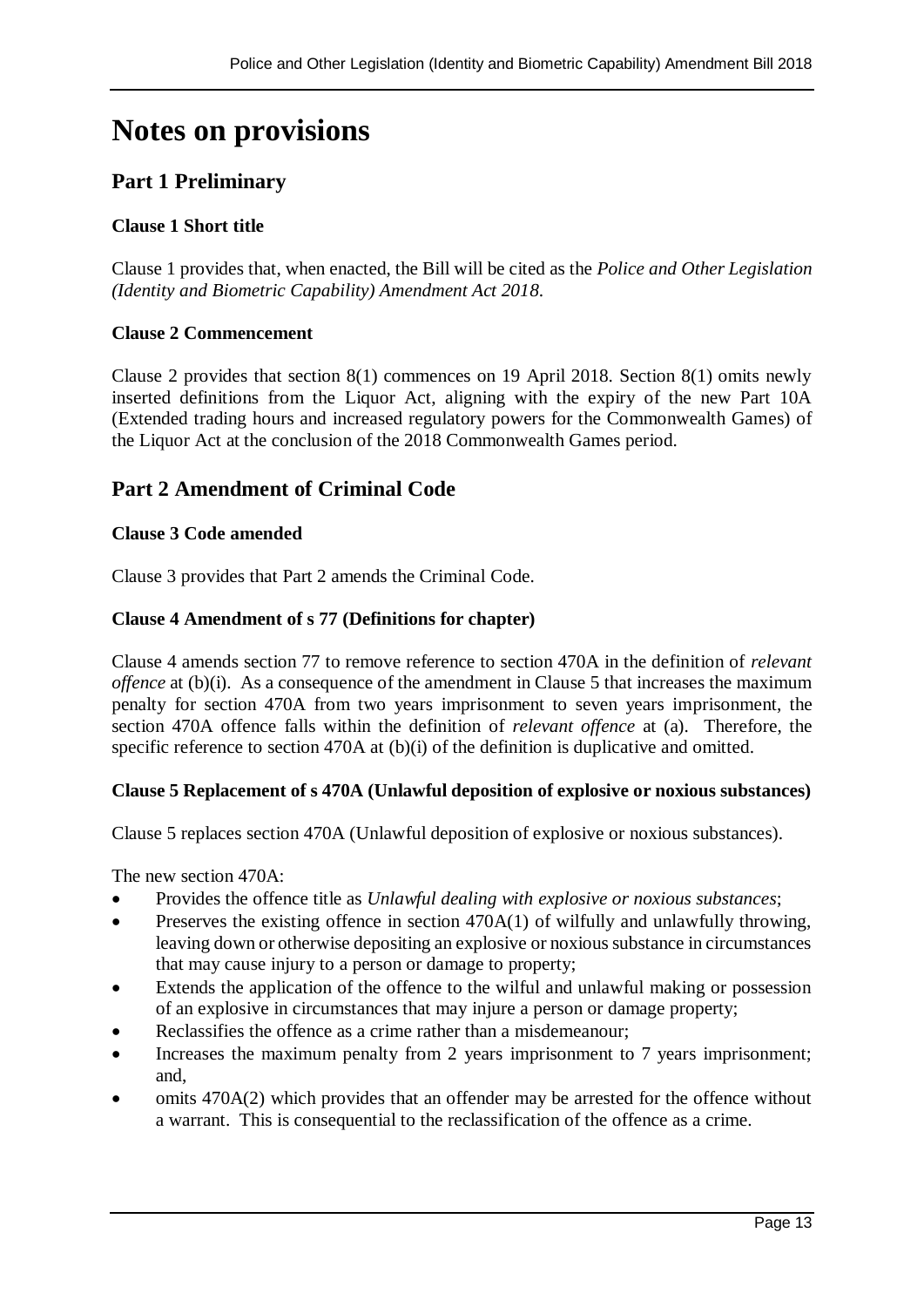#### **Clause 6 Amendment of s 540 (Preparation to commit crimes with dangerous things)**

Clause 6 amends section 540 (Preparation to commit crimes with dangerous things) to increase the maximum penalty for the offence from 3 years imprisonment to  $\overline{7}$  years imprisonment.

## **Part 3 Amendment of Liquor Act 1992**

#### **Clause 7 Act amended**

Clause 7 provides that Part 3 amends the *Liquor Act 1992*.

#### **Clause 8 Amendment of s 4 (Definitions)**

Clause 8 amends section 4 (Definitions) to insert definitions required for the new Part 10A. It is noted that subsection (1) provides for the omission of these definitions on 19 April 2018, following the conclusion of the 2018 Commonwealth Games period.

#### **Clause 9 Insertion of new pt 10A**

Clause 9 inserts a new Part 10A (Extended trading hours and increased regulatory powers for the Commonwealth Games).

**Section 235A (Definitions for part)** outlines definitions required for the new Part 10A. The definition of 'games period' from and including 3 April 2018 to and including 17 April 2018, aligns with the dates for extended retail trading hours for the 2018 Commonwealth Games permitted by the Queensland Industrial Relations Commission.

**Section 235B (Licensed premises to which this part applies)** provides that the new Part 10A only applies to licensed premises located in one of the Gold Coast SNPs (i.e. Broadbeach CBD and Surfers Paradise CBD).

**Section 235C (Commonwealth Games extended trading hours authority)** provides for a Games Authority. Under subsection (1), all licensees of licensed premises in a Gold Coast SNP automatically hold a Games Authority for the duration of the 2018 Commonwealth Games period.

Subsection (2) specifies the Games Authority authorises the licensee to sell liquor during each 'extended trading hour' that falls within the 2018 Commonwealth Games period. Pursuant to the definitions provided in subsection (5), an 'extended trading hour' is a period of one hour starting at the end of a licensee's 'current trading hours' for a day. 'Current trading hours', for a day, includes the period, starting on a day and ending on that day, or the following day, that a licensee is usually authorised to sell liquor on a regular basis (i.e. under ordinary liquor trading hours or permanent approved extended liquor trading hours). It does not include liquor trading authorised under a temporary late-night extended hours permit.

Subsection (3) limits the Games Authority to the sale of liquor for consumption on the premises (i.e. the Games Authority does not allow for an additional hour of liquor trading for takeaway liquor sales). Subsection (4) notes that section 235C applies subject to new section 235H (Public safety restriction notice).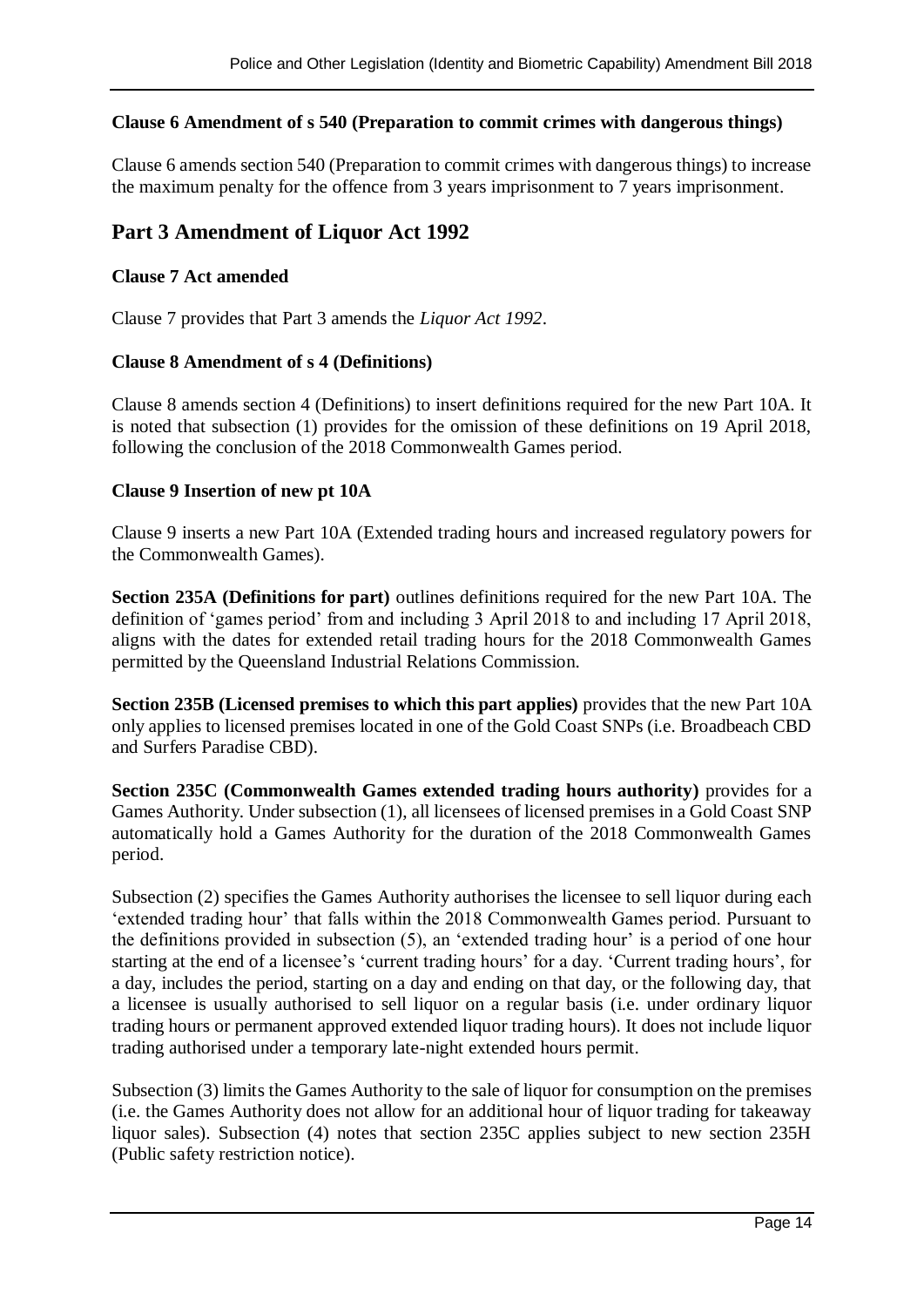Substantively, section 235C allows for an additional hour of liquor trading for each day of the 2018 Commonwealth Games period, for licensees of licensed premises located in a Gold Coast SNP.

For example, under the Games Authority: a licensee that ordinarily trades until midnight (i.e. under ordinary liquor trading hours, with no permanent extended liquor trading hours) would be authorised to serve liquor until 1am; while a licensee with a permanent extended liquor trading hours approval until 2am would be authorised to serve liquor until 3am.

Note that, as an 'extended trading hour' must fall within the 2018 Commonwealth Games period, the additional hour of liquor trading under a Games Authority would effectively provide for liquor trading in the early morning of 3 April 2018 (to, potentially, 4am) and would conclude at midnight on 17 April 2018.

**Section 235D (ID scanning)** effectively provides that a licensee's existing obligations in relation to ID scanning would remain in effect under the Games Authority, despite the extended hours. Subsections (1) and (2) clarify that licensees of regulated premises must continue to scan patron IDs during the additional hour of liquor trading authorised by the Games Authority. Additionally, to remove any doubt, subsection (3) specifies those licensed premises that are not regulated premises do not become regulated premises by virtue of the additional hour of liquor trading authorised by the Games Authority.

**Section 235E (No additional fees for games authority)** provides that a licensee for a licensed premises is not liable for a fee, or an increase in a fee, due to holding a Games Authority or being authorised to serve liquor under a Games Authority. This section is intended to ensure that licensees of licensed premises located in the Gold Coast SNPs do not have to pay an application fee, or additional extended or authorised trading hours risk criterion licence fee, in respect of the additional hour of liquor trading authorised under a Games Authority.

**Section 235F (Fee waiver for particular extended hours permits)** waives the application fee that would otherwise be payable for a temporary late-night extended hours permit (i.e. where the licensee is seeking to trade between midnight and 5am), where the licensed premises is located in one of the Gold Coast SNPs, and the date sought falls within the 2018 Commonwealth Games period.

**Section 235G (Police may give report recommending action)** provides a power for senior police officers to recommend to the Liquor Commissioner action/s in response to violence or public safety concerns in or in the vicinity of liquor licensed premises operating under the Games Authority.

Subsection (1) states the Police Commissioner or an Assistant Police Commissioner must believe alcohol-related violence, disorderly behaviour, or anti-social behaviour is happening or is likely to happen, at or in the vicinity of one or more licensed premises, and the violence or behaviour is likely to adversely affect public safety or public order. Subsection (2) authorises the Police Commissioner or an Assistant Police Commissioner to give a written police report to the Liquor Commissioner, stating the belief under subsection (1); evidence for the belief; and a recommendation for particular action under section 235H to be taken by the Liquor Commissioner in relation to the licensed premises.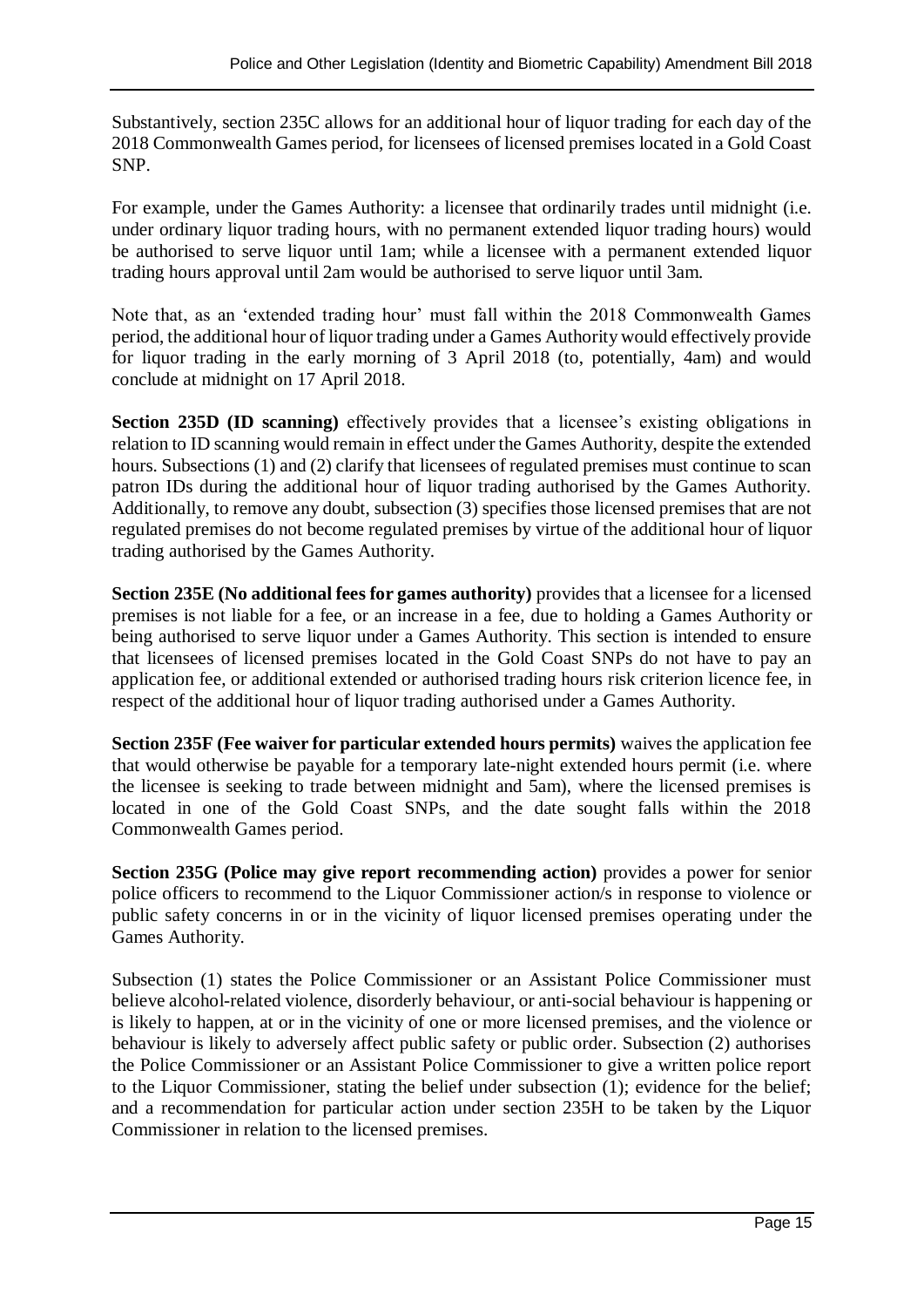**Section 235H (Public safety restriction notice)** contains a power for the Liquor Commissioner to issue a restriction notice, on the basis of advice given in the police report, requiring certain actions. This action is able to be taken without seeking comment from an affected licensee or following the approval process otherwise required under the Liquor Act for taking action against a licensed premises.

Subsection (1) clarifies the section applies if the Liquor Commissioner considers it appropriate to take immediate action in relation to a licensed premises to deal with matters mentioned in the police report. The scope of actions able to be taken under the restriction notice, outlined in subsection (2), are: (a) revoke the licensee's Games Authority; (b) further reduce liquor trading hours; (c) vary the conditions on the licence; and (d) suspend the licensee's licence. However, the discretion of the Liquor Commissioner to determine not to take the actions recommended in the police report is preserved by subsection (3).

The matters that must be stated in a restriction notice, under subsection (4), are: (a) each action that is being taken; (b) the reasons for the action; (c) that the notice has effect when it is given to the licensee; (d) the period for which the notice has effect; and (e) that the Liquor Commissioner's decision to take action is not subject to review under the Liquor Act.

Subsection (5) provides the restriction notice has effect when it is given to the licensee and remains in effect for the period stated on the notice, which cannot extend beyond the end of the 2018 Commonwealth Games period, unless the Liquor Commissioner exercises the power provided under subsection (6) to revoke the notice or amend the restriction notice. Subsection (6) clarifies the Liquor Commissioner must immediately give a further notice to the licensee if the Liquor Commissioner is no longer satisfied that the action stated in the restriction notice is necessary to deal with the violence or behaviours mentioned in the police report. The further notice may revoke the restriction notice or amend the restriction notice to change or omit the action.

Substantively, new section 235H enables the Liquor Commissioner to suspend or restrict a licence where senior police report an existing or potential threat to public safety and order, without affording any recourse to the licensee. The provisions place a greater emphasis on public safety, over the commercial interests of licensees, for the duration of the 2018 Commonwealth Games by not affording usually provided rights to licensees.

**Section 235I (No QCAT review)** provides the jurisdiction and powers of the Queensland Civil and Administrative Tribunal under section 21 of the Liquor Act do not apply to a decision made by the Liquor Commissioner in respect of a public safety restriction notice. The provisions place a greater emphasis on public safety, over the commercial interests of licensees, for the duration of the 2018 Commonwealth Games by not affording usually provided rights to licensees.

**Section 235J (No compensation)** expressly removes a person's entitlement to compensation as a result of action taken or not taken by the Police Commissioner, an Assistant Police Commissioner or the Liquor Commissioner under Division 4. The provisions ensure actions taken in the interests of public safety do not incur a cost to Government should licensees be commercially disadvantaged.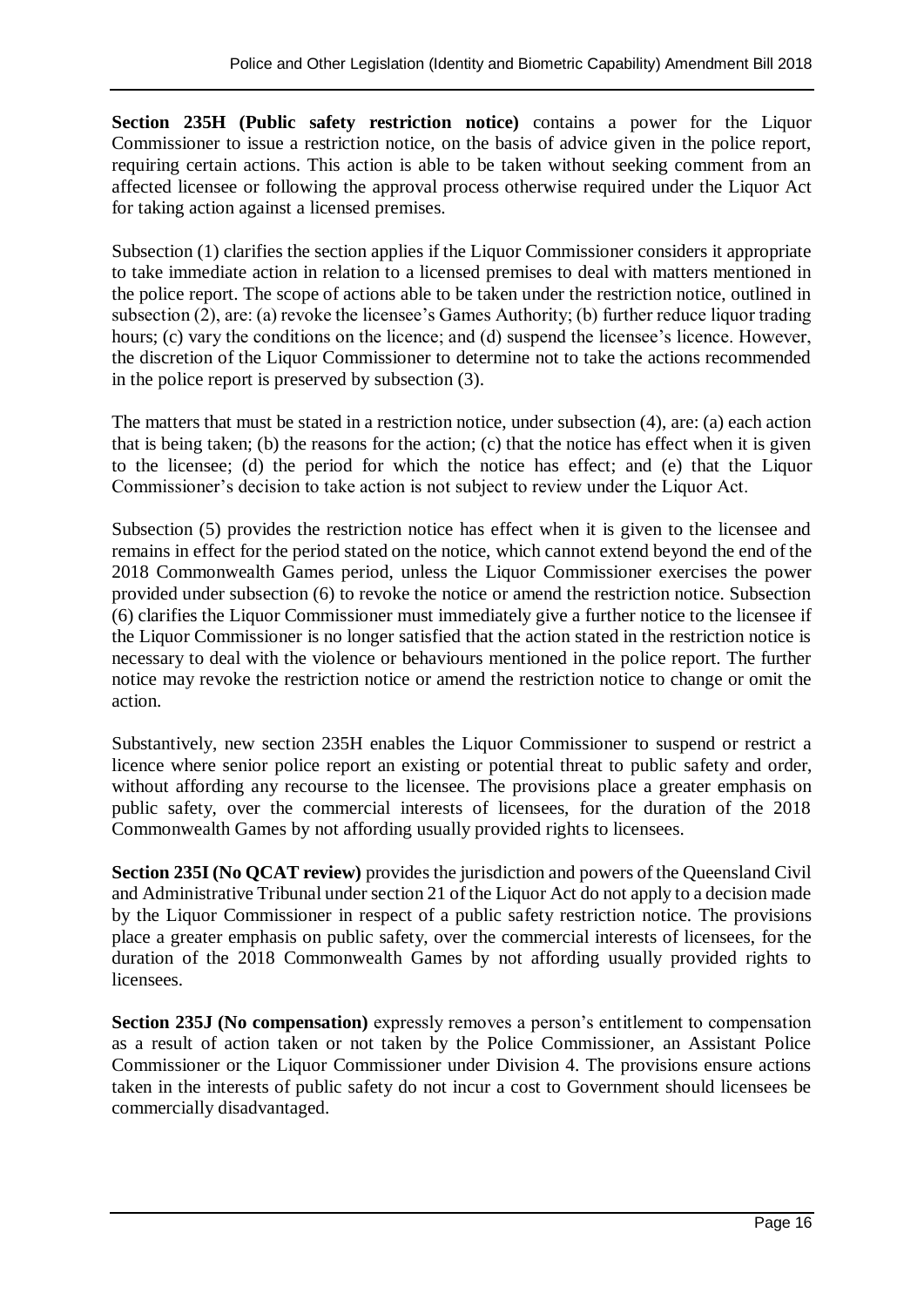**Section 235K (Expiry)** provides for the new Part 10A of the Liquor Act to expire on 18 April 2018. It is to be noted that the expiry date for Part 10A is one day after the final day of the 2018 Commonwealth Games period, which ends on 17 April 2018.

To remove all doubt, 17 April 2018 is the final day on which licensees of licensed premises in the Gold Coast SNPs will be authorised to have an additional hour of liquor service under the Games Authority, and the last day on which a restriction notice may be in effect.

## **Part 4 Amendment of Police Powers and Responsibilities Act 2000**

## **Clause 10 Act amended**

Clause 10 provides that Part 4 amends the *Police Powers and Responsibilities Act 2000.*

#### **Clause 11 Omission of ch 7, pt 5A (Accessing registered digital photos and other information)**

Clause 11 omits Chapter 7, Part 5A of the PPRA which provides a system to enable the QPS to access TMR's digital images and other related information. The provision includes access approval orders and emergency access. Clause 7 removes Part 5A to ensure that QPS access to TMR's images and information is no more restrictive than other jurisdictions' access under the IMS.

## **Clause 12 Insertion of new ch 7, pt 8**

Clause 12 inserts new Part 8 (Miscellaneous) into Chapter 7 of the PPRA and contains new section 197E (Accessing information stored electronically on smartcard transport authorities). Currently section 195I of Chapter 7, Part 5A of the PPRA contains a scheme to enable police to access information stored electronically on a prescribed document, such as a driver licence. To ensure police will still have the legislative authority to access the information following the removal of Part 5A by clause 11, the existing power and associated definitions currently contained in section 195A (Definitions for pt 5A) are moved to the new section 197E.

## **Clause 13 Amendment of sch 6 (Dictionary)**

Clause 13 is a consequential amendment to clause 11. Clause 13 amends schedule 6 (Dictionary) of the PPRA to remove definitions which are no longer required due to the removal of Chapter 7, Part 5A.

## **Part 5 Amendment of Police Service Administration Act 1990**

## **Clause 14 Act amended**

Clause 14 provides that Part 5 amends the *Police Service Administration Act 1990.*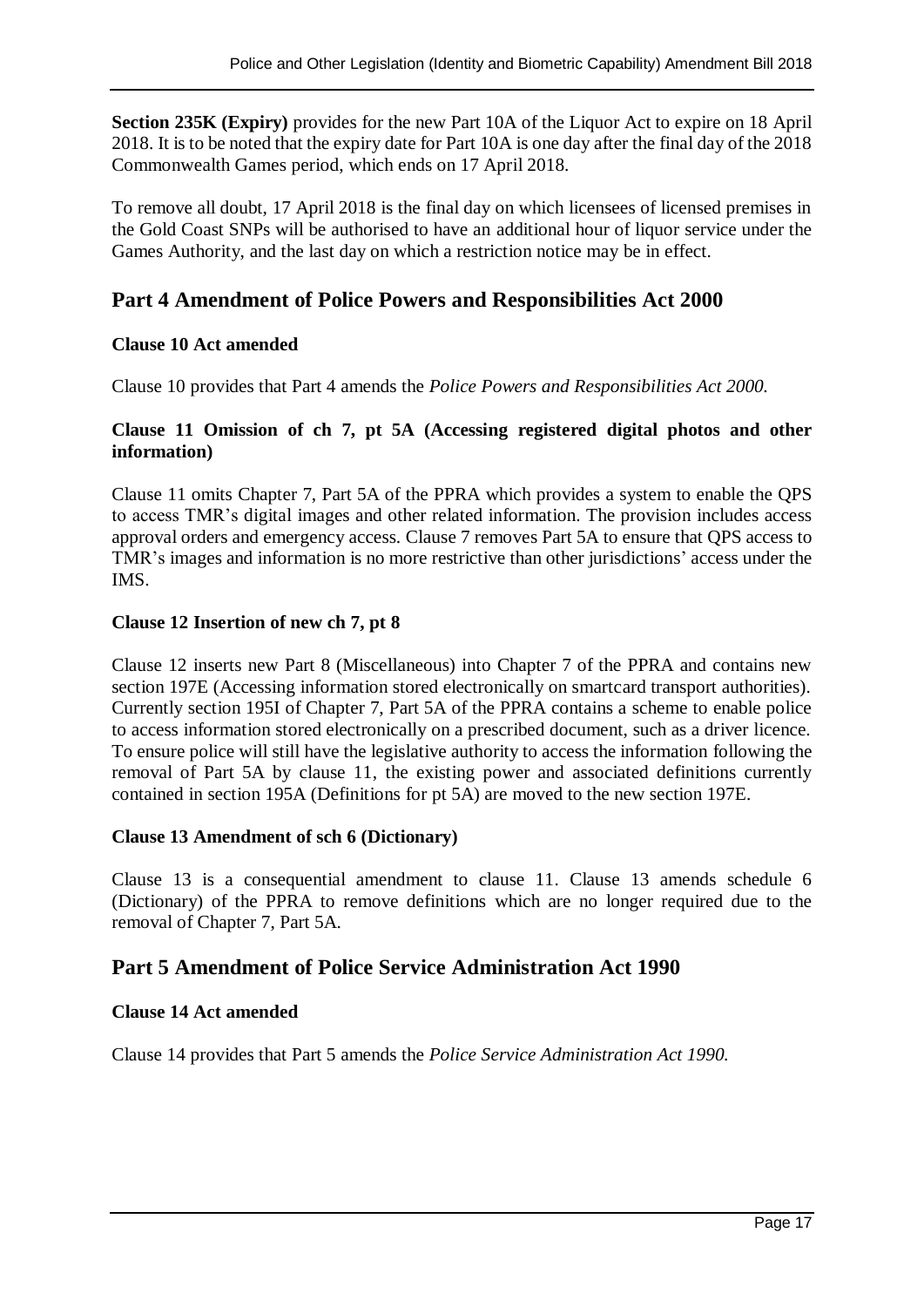#### **Clause 15 Amendment of s 1.4 (Definitions)**

Clause 15 amends section 1.4 of the PSAA to signpost that the meaning of specific terms necessary for the IMS legislative framework are defined in the new section 10.2FA (Definitions for division).

#### **Clause 16 Amendment of s 10.2 (Authorisation of disclosure)**

Clause 16 makes provision for the insertion of division 1AA by providing that section 10.2(1) does not apply in circumstances where a provision of division 1AA applies.

#### **Clause 17 Insertion of new pt 10, div 1AA**

Clause 17 inserts new Division 1AA (National identity matching services) into Part 10 of the PSAA to ensure that the QPS is able to participate in the IMS.

**Section 10.2FA (Definitions for division)** inserts the meaning of specific terms necessary for the purposes of the division to enable the QPS to participate in the IMS through the use of an identity matching service.

**Section 10.2FB (Division binds all persons)** clarifies that the division binds all persons including the State and to the extent that the legislative power of Parliament permits, the Commonwealth and the other States.

**Section 10.2FC (Disclosure of identity information by commissioner)** gives the Commissioner of Police authority to disclose any identity information that is lawfully in the possession of the Commissioner for a purpose related to the operation of an identity matching service. Section 10.2FC specifies that the Commissioner can make the disclosure to the host agency or a participating entity for the service.

**Section 10.2FD (Collection and use of identity information by commissioner)** gives the Commissioner of Police authority to collect and use identity information obtained as a result of the operation of an identity matching service. The section specifies who the Commissioner may collect the information from.

**Section 10.2FE (Collection, use and disclosure by host agency)** prescribes what the host agency of an identity matching service may do with identity information for purposes related to the operation of the identity matching service.

**Section 10.2FF (Disclosure, use or collection must be for permitted purpose)** restricts the disclosure, collection or use of identity information under Part 10 of the PSAA to permitted purposes. Subsection 10.2FF(2) prescribes what a permitted purpose is for the section.

**Section 10.2FG (Inconsistency with other laws)** clarifies, that in circumstances where another law conflicts or is inconsistent with a power or function provided under this division, the power or function provided under this division applies despite the other law.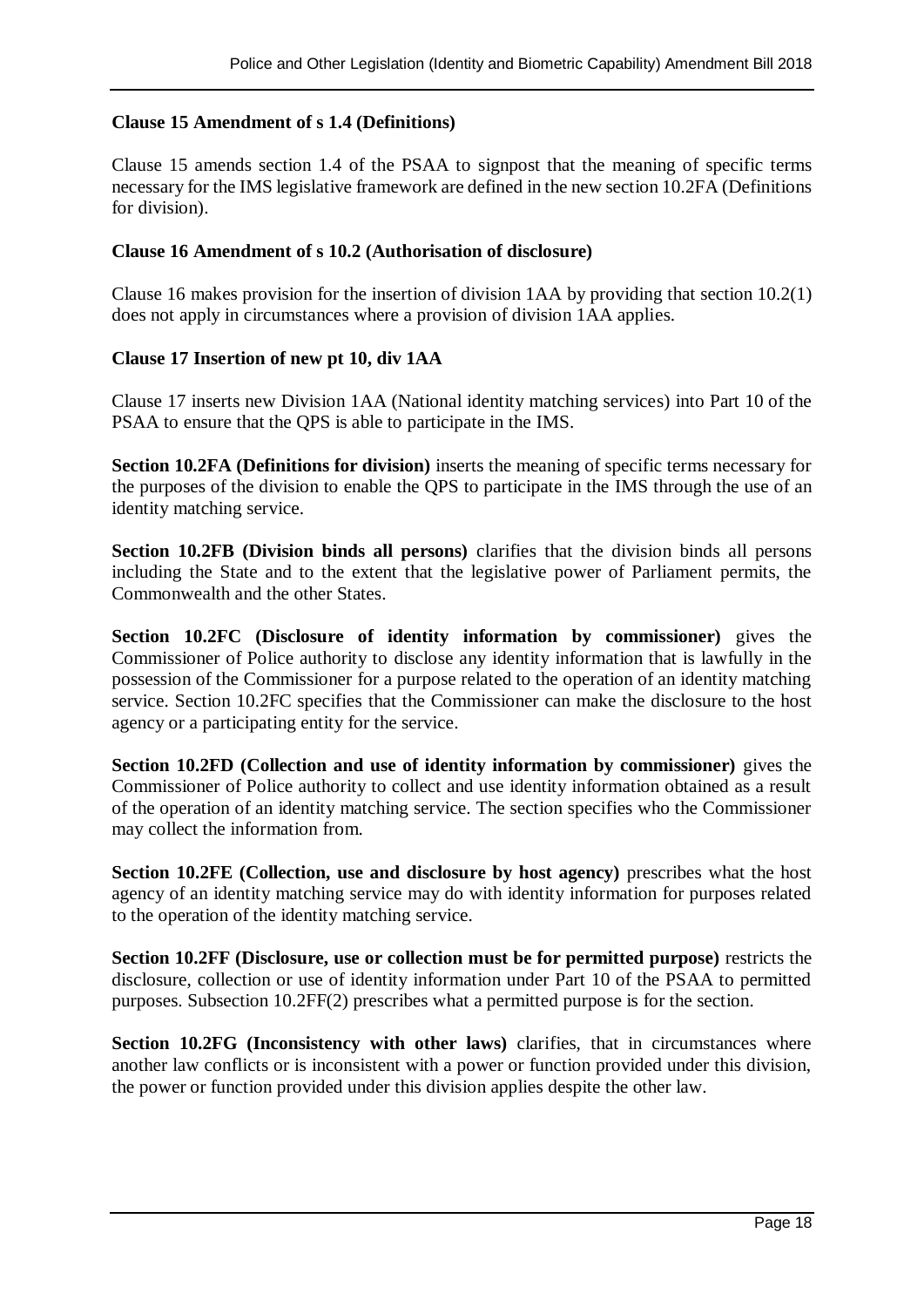#### **Clause 18 Insertion of new pt 11, div 9**

Clause 18 inserts a new division 9 (Transitional provision for Police and Other Legislation (Identity and Biometric Capability) Amendment Act 2018 into part 11 of the PSAA.

Section 11.17 (Transitional regulation-making power) sets out the transitional regulation making power allowing for the making of a transitional provision by regulation for a period of 2 years from the commencement of the section to ensure the delivery of the full functionality of the image matching service over the next few years. This includes the implementation of an information technology system nationally and the passage of enabling legislation by the Commonwealth and other participating jurisdictions and the development of intergovernmental participation agreements. The regulation making power is necessary due to the complexity of the scheme and to ensure national consistency in the implementation of the identity matching service.

Subsection 11.17(2) clarifies that the transitional regulation may have retrospective application to the commencement of this section.

Subsection 11.17(5) clarifies that any transitional regulation made will expire 3 years after the day this section commenced. If a regulation is made under this provision, the amendments are required to be regularised by way of an amending Act within 3 years of the commencement of the section.

## **Part 6 Amendment of Transport Operations (Road Use Management) Act 1995**

#### **Clause 19 Act amended**

Clause 19 provides that Part 6 amends the *Transport Operations (Road Use Management) Act 1995* (TORUM)*.*

#### **Clause 20 Amendment of s 77 (Restricted written or electronic release of person's prescribed authority and traffic history information)**

Clause 20 omits provisions related to the Document Verification Service (DVS) from TORUM, as provisions that support the DVS are being moved to the *Transport Planning and Coordination Act 1994* (TPCA) by 28EK of the Bill*.* This will allow any prescribed authority, such as a driver licence or marine licence, issued by TMR to be verified using the DVS.

## **Part 7 Amendment of Transport Planning and Coordination Act 1994**

#### **Clause 21 Act amended**

Clause 21 provides that Part 7 amends the *Transport Planning and Coordination Act 1994.*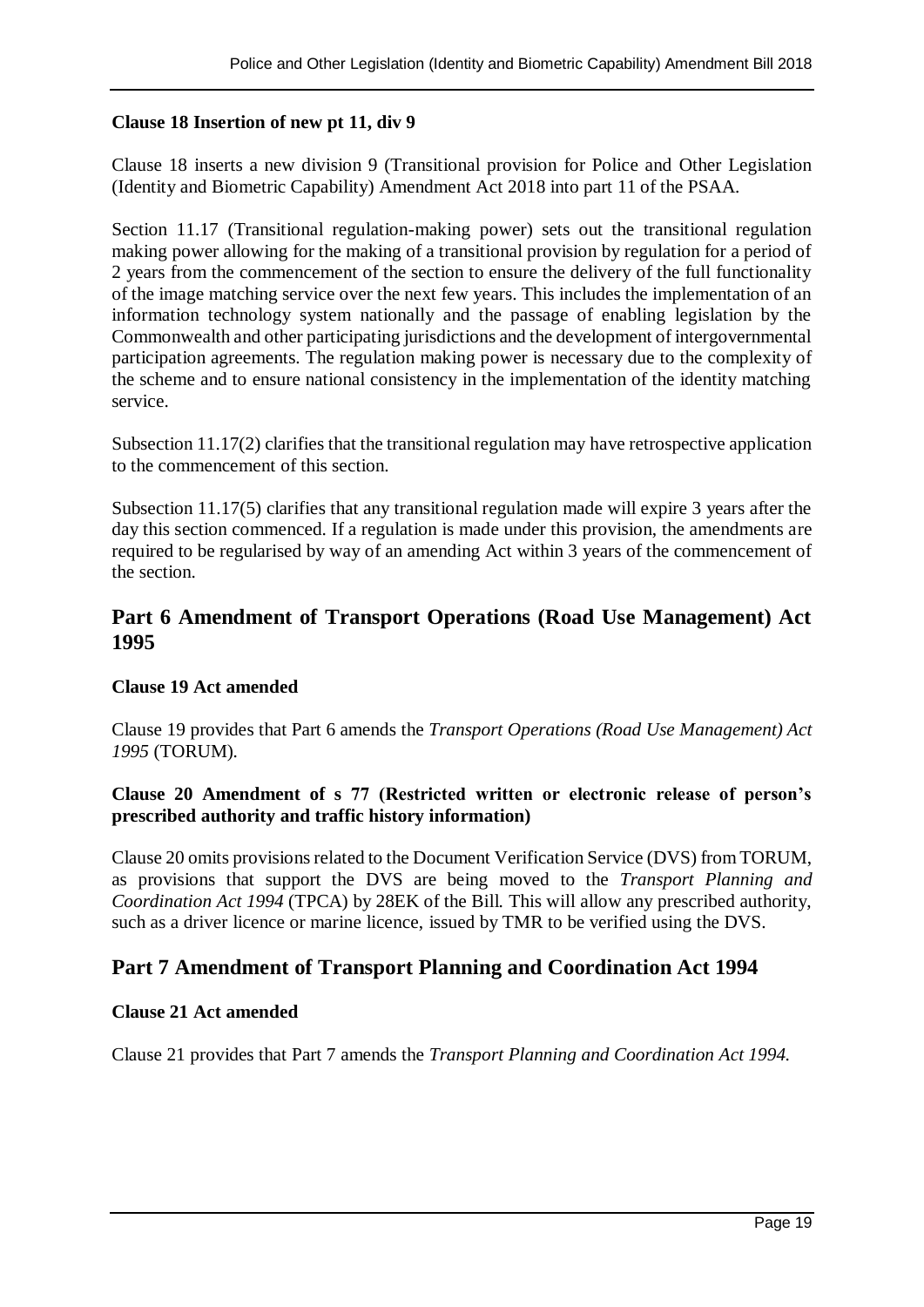#### **Clause 22 Amendment of s 28E (Definitions for pt 4C)**

Clause 22 omits the definitions of *prescribed authorisation Act* and *prescribed authority* from applying to Part 4C of the TPCA only, as these definitions are being moved so that they apply to the whole Act.

#### **Clause 23 Amendment of s 28ED (Restricted access to a digital photo and digitised signature)**

Clause 23 expands the circumstances that the chief executive must give a police officer access to a digital photo to any *permitted purpose* under 28EP(2), which is being inserted by clause 16. This expands the circumstances under which TMR can disclose photos to police which will be consistent with the kind of access that will be permitted under the IMS.

#### **Clause 24 Insertion of new pt 4D**

Clause 24 inserts a new Part 4D (National identity matching services) into the TPCA to enable TMR to participate in the IMS.

**Section 28EI (Definitions for part)** provides definitions for part 4D.

**Section 28EJ (Part binds all persons)** provides that part 4D binds all persons, including the State and Commonwealth to the extent the legislative power of the Parliament permits.

**Section 28EK (Disclosure of information about prescribed authorities)** supports TMR's continued participation in the DVS.

**Section 28EL (Application of division)** provides that Division 3 applies in relation to an IMS, other than the DVS.

**Section 28EM (Disclosure of identity information by chief executive)** provides that the chief executive may disclose identity information kept under a prescribed authorisation Act to the host agency for the IMS or a participating entity for the service.

**Section 28EN (Collection and use of identity information by chief executive)** provides that the chief executive may collect and use identity information received through the IMS from the host agency or the participating entity.

**Section 28EO (Collection, use and disclosure by host agency)** provides that the host agency for the IMS may collect, use and disclose identity information in the IMS.

**Section 28EP (Disclosure, use or collection must be for permitted purpose)** provides that information collected, used or disclosed must be for a permitted purpose listed in 28EP(2).

**Section 28EQ (Misuse of identity information)** prohibits a person from collecting, using or disclosing identity information disclosed by the chief executive or that is obtained by the operation of an identity matching service other than for a permitted purpose.